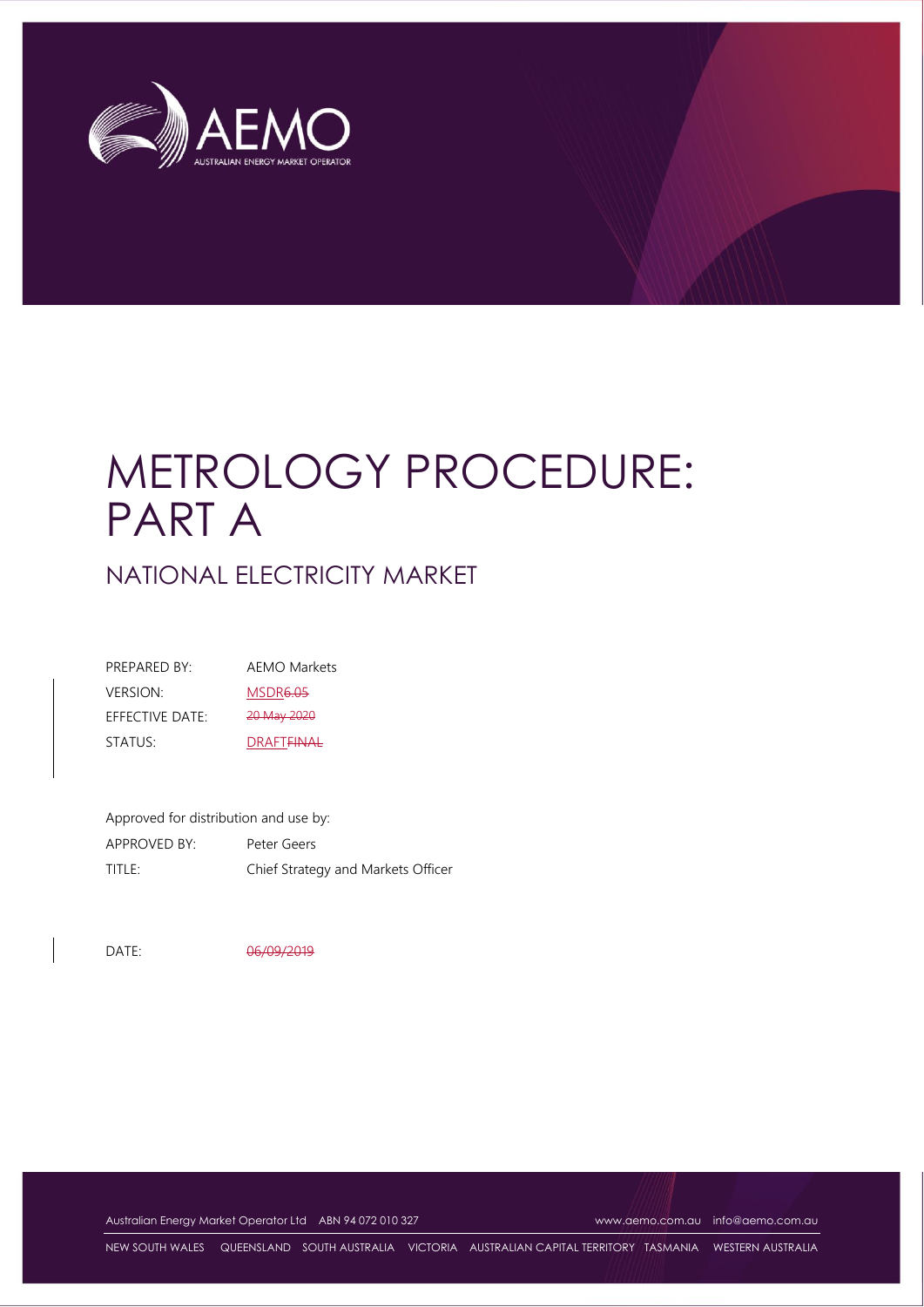

# **VERSION RELEASE HISTORY**

| Version | <b>Effective Date</b> | Summary of Changes                                                                                                                                                                                                                                                                                   |
|---------|-----------------------|------------------------------------------------------------------------------------------------------------------------------------------------------------------------------------------------------------------------------------------------------------------------------------------------------|
| 3.0     | 31 October 2011       | Updated to incorporate provisions of Rule Change: Provision of Metering Data<br>Services and Clarification of Existing Metrology Requirements.                                                                                                                                                       |
| 3.01    | 1 July 2012           | Updated to incorporate jurisdictional material in relation to Queensland Retail Tariff<br>Reform                                                                                                                                                                                                     |
| 3.10    | 1 January 2014        | Introduction of FRC in Tasmania                                                                                                                                                                                                                                                                      |
| 3.20    | 1 March 2014          | Updated to incorporate provisions of Rules Change: National Electricity Amendment<br>(Small Generation Aggregator Framework) Rule 2012 ERC 0141 and text corrections.                                                                                                                                |
| 5.30    | 15 May 2015           | Updated to align version numbering with Metrology Procedure: Part B and to include<br>corrections                                                                                                                                                                                                    |
| 6.00    | 1 December 2017       | Updated to incorporate:<br>National Electricity Amendment (Expanding competition in metering and<br>related services) Rule 2015. No.12;<br>National Electricity Amendment (Embedded Networks) Rule 2015 No. 15; and<br>National Electricity Amendment (Meter Replacement Processes) Rule 2016 No. 2. |
| 6.01    | 1 December 2017       | Updated to incorporate a number of clarifications and corrections                                                                                                                                                                                                                                    |
| 6.02    | 1 December 2017       | Updated with feedback from PoC Work Package 3 first stage consultation                                                                                                                                                                                                                               |
| 6.03    | 1 December 2017       | Final version.                                                                                                                                                                                                                                                                                       |
| 6.04    | 1 December 2017       | Added Jurisdictional x-values for type 4A metering installations                                                                                                                                                                                                                                     |
| 6.05    | 20 May 2020           | Updated to include IEC61869 in the CT and VT Standards, and clarify the verification<br>of Metering Data for whole current Small Customer Metering Installations, Type 4A,<br>5, 6 and 7 Metering Installations.                                                                                     |
|         |                       | This version of the Procedure is not yet effective. AEMO will provide participants<br>with at least 8 months' notice prior to the effective date.                                                                                                                                                    |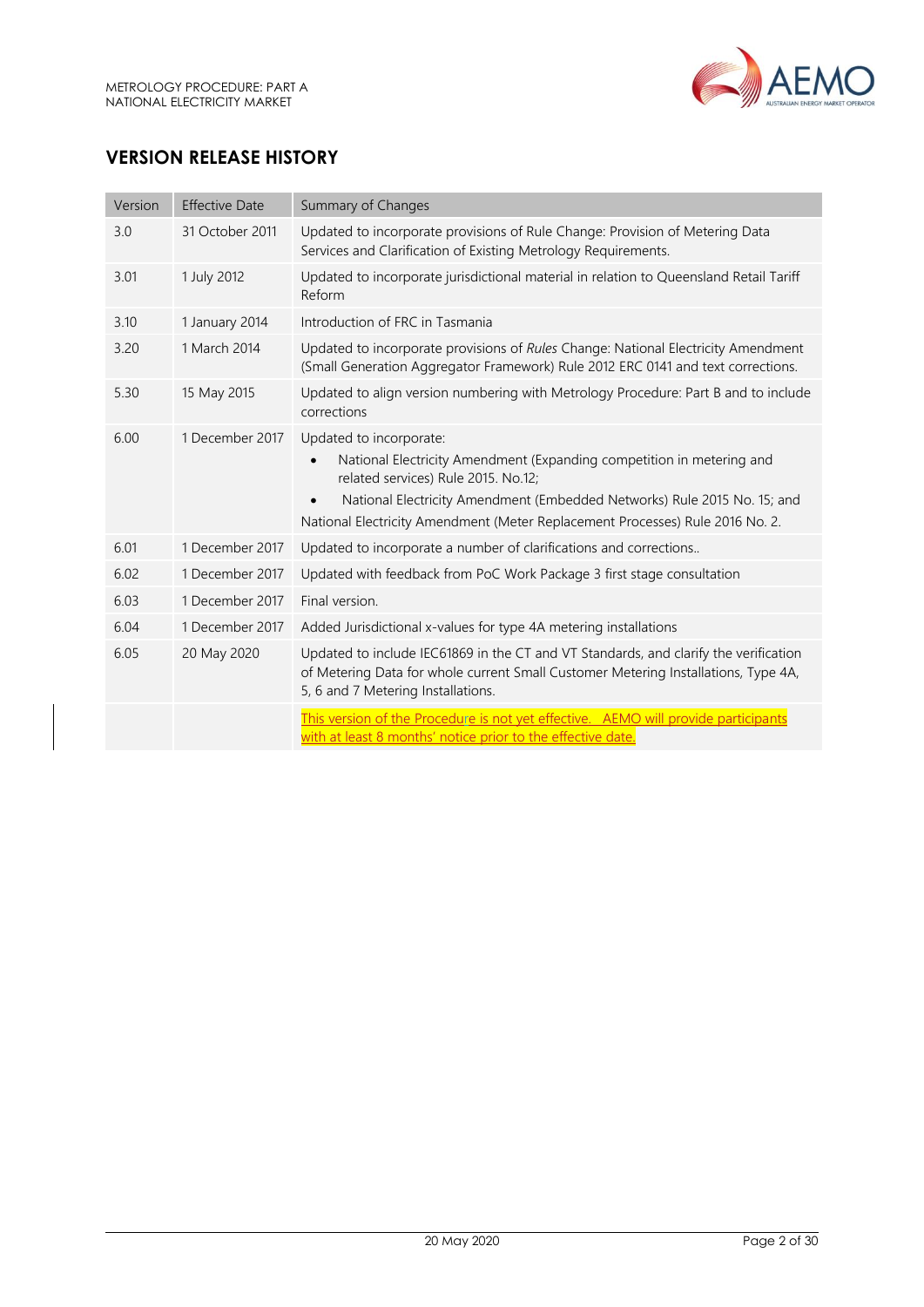

#### **CONTENTS**

|       | <b>INTRODUCTION</b><br><u> 1980 - Jan Barat, martin amerikan ba</u>                                                                                                                                                                  | 65             |
|-------|--------------------------------------------------------------------------------------------------------------------------------------------------------------------------------------------------------------------------------------|----------------|
| 1.1.  | Purpose and Scope<br>and the control of the control of the control of the control of the control of the control of the control of the                                                                                                | 6 <sub>5</sub> |
| 1.2.  | Definitions and Interpretation <b>Executive Contract Contract Contract Contract Contract Contract Contract Contract Contract Contract Contract Contract Contract Contract Contract Contract Contract Contract Contract Contract </b> | 6 <sub>5</sub> |
| 1.3.  | <b>Related AEMO Documents</b>                                                                                                                                                                                                        | $6\frac{5}{2}$ |
|       | RESPONSIBILITY FOR METERING PROVISION                                                                                                                                                                                                | 65             |
| З.    | METERING INSTALLATION COMPONENTS                                                                                                                                                                                                     | 76             |
| 3.1.  | Requirements under National Measurement Act and Use of Standards                                                                                                                                                                     | 76             |
| 3.2.  | Use of Optical Ports and Pulse Outputs <b>Community</b> 2014 12:00 12:00 12:00 12:00 12:00 12:00 12:00 12:00 12:00 12:00 12:00 12:00 12:00 12:00 12:00 12:00 12:00 12:00 12:00 12:00 12:00 12:00 12:00 12:00 12:00 12:00 12:00 12:0  | 87             |
| 3.3.  | <b>Password Allocation</b><br><u> 1980 - Johann Barnett, fransk politik (d. 1980)</u>                                                                                                                                                | 87             |
| 3.4.  | "x" values - Calculation and Use                                                                                                                                                                                                     | - 87           |
| 3.5.  | "y" values - Calculation and Use                                                                                                                                                                                                     | 109            |
| 3.6.  | Grandfathering<br><u> 1989 - Johann Barn, mars ann an t-Amhain an t-Amhain an t-Amhain an t-Amhain an t-Amhain an t-Amhain an t-Amh</u>                                                                                              | 1110           |
| 3.7.  | Data Storage Requirements for Meters <b>Constantine Constantine Constantine Constantine Constantine Constantine Constantine Constantine Constantine Constantine Constantine Constantine Constantine Constantine Constantine Cons</b> | 1110           |
| 3.8.  | Metering Installation Clock <b>Contract Contract Contract Contract Contract Contract Contract Contract Contract Contract Contract Contract Contract Contract Contract Contract Contract Contract Contract Contract Contract Cont</b> | 1244           |
| 3.9.  | <b>Interval Meters</b><br><u> 1989 - Johann Barn, mars ann an t-Amhain Aonaich an t-Aonaich an t-Aonaich ann an t-Aonaich ann an t-Aonaich</u>                                                                                       | 1211           |
| 3.10  | Alarm settings                                                                                                                                                                                                                       | 1211           |
| 4.    | MINIMUM SERVICES SPECIFICATION <b>And All Annual Service Services</b> and the service of the service of the service of the service of the service of the service of the service of the service of the service of the service of the  | 1244           |
| 4.1.  | Minimum Service Levels<br><u> 1989 - John Stein, Amerikaansk politiker (* 1958)</u>                                                                                                                                                  | 1312           |
| 4.2.  | <b>Technical Requirements</b><br>and the control of the control of the control of the control of the control of the control of the control of the                                                                                    | 1312           |
| 5.    | <b>SUMMATION METERING</b>                                                                                                                                                                                                            | 1413           |
| 6.    | <b>EMBEDDED NETWORKS</b>                                                                                                                                                                                                             | 1413           |
|       | REVERSION OF METERING INSTALLATION TYPES                                                                                                                                                                                             | 1544           |
| 8.    | ROUTINE TESTING AND INSPECTION OF METERING INSTALLATIONS                                                                                                                                                                             | 1645           |
| 9.    | <b>INSTALLATION OF METER(S)</b>                                                                                                                                                                                                      | 1645           |
| 9.1.  | <b>General Requirements</b><br><u> 1980 - Johann Stoff, fransk politik (d. 1980)</u>                                                                                                                                                 | 1645           |
| 9.2.  | <b>Type 4A Metering Installations Only The Community of the Community Community Community</b>                                                                                                                                        | 1615           |
| 9.3.  | Queensland Only <b>Container and Container and Container and Container and Container and Container and Container</b>                                                                                                                 | 1716           |
| 10.   | <b>METER CHURN</b><br><u> 1989 - Johann Stein, marwolaethau a bhann an t-Amhainn an t-Amhainn an t-Amhainn an t-Amhainn an t-Amhainn a</u>                                                                                           | 1746           |
| 10.1  | Initiation of a Meter Churn <b>Community of the Channel Act of the Channel Channel Act of the Channel Channel Channel Channel Channel Channel Channel Channel Channel Channel Channel Channel Channel Channel Channel Channel Ch</b> | 1716           |
| 10.2. | <b>Performance of a Meter Churn Contract Contract Contract Contract Contract Contract Contract Contract Contract Contract Contract Contract Contract Contract Contract Contract Contract Contract Contract Contract Contract C</b>   | 1716           |
| 10.3. | <b>Meter Churn Process</b>                                                                                                                                                                                                           | 1716           |
| 11.   | DE-COMMISSIONING AND REMOVAL OF METERING EQUIPMENT AND NETWORK DEVICES                                                                                                                                                               | 1746           |
| 11.1  | <b>Preliminary Requirements</b>                                                                                                                                                                                                      | 1716           |
| 11.2. | <u> 1989 - Johann Stein, marwolaethau a bhann an t-Amhainn an t-Amhainn an t-Amhainn an t-Amhainn an t-Amhainn a</u><br><b>Network Devices</b>                                                                                       | 1847           |
|       |                                                                                                                                                                                                                                      |                |
| 12.   | RESPONSIBILITY FOR METERING DATA SERVICES                                                                                                                                                                                            | 1847           |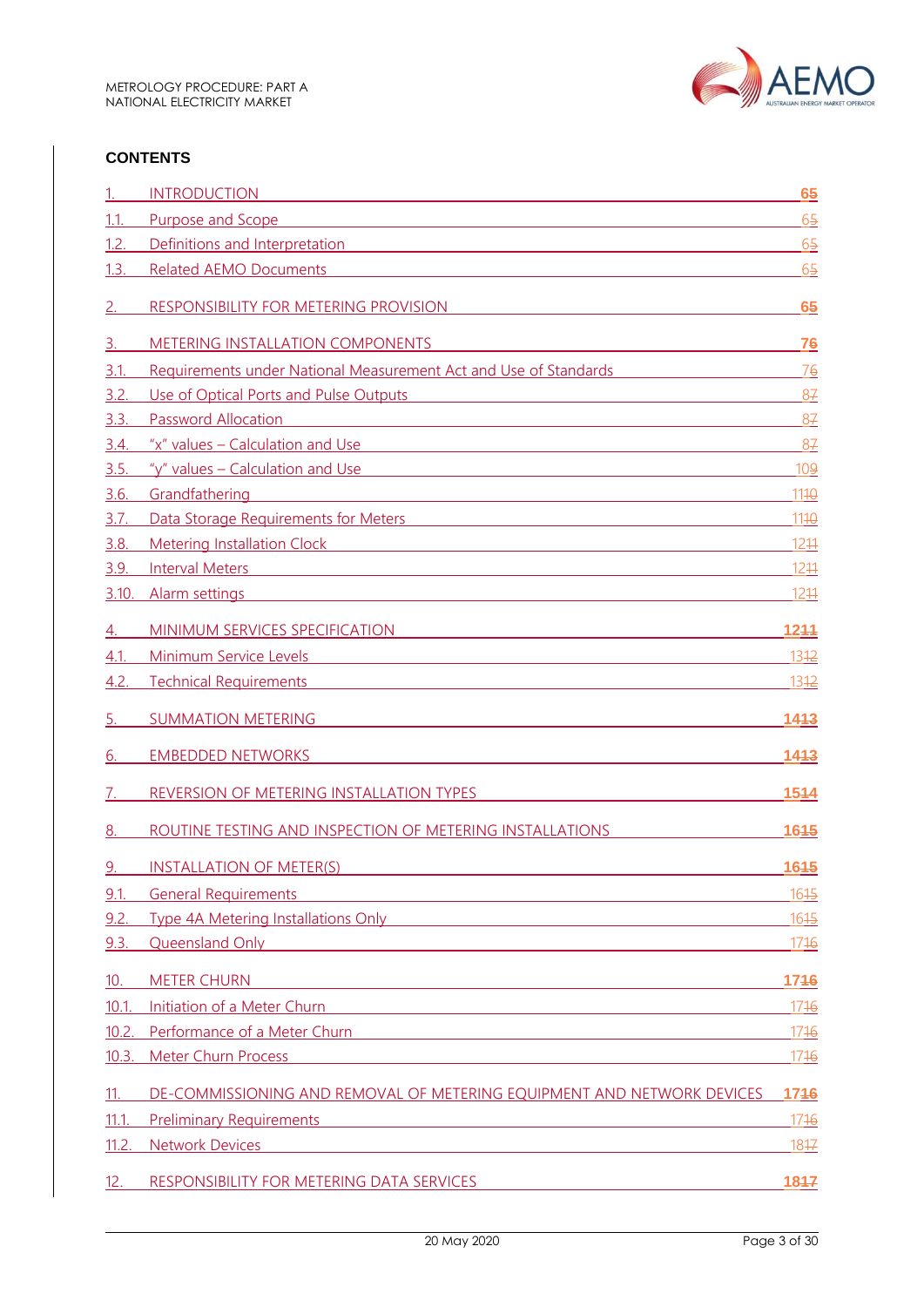

| 12.1. | <b>Metering Data Services</b>                                                                   | 1847 |
|-------|-------------------------------------------------------------------------------------------------|------|
| 12.2. | <b>Metering Data Collection</b>                                                                 | 1847 |
| 12.3. | <b>Metering Data Storage</b>                                                                    | 2120 |
| 12.4. | <b>Access to Metering Data</b>                                                                  | 2120 |
| 12.5. | Verification of Metering Data for whole current Small Customer Metering Installations, Type 4A, |      |
|       | 5, 6 and 7 Metering Installations                                                               | 2120 |
| 12.6. | Metering Installation Type 7 - Sample Testing                                                   | 2221 |
| 12.7. | Request for Test of Calculated Metering Data                                                    | 2423 |
| 12.8. | <b>AEMO's Metering Data Obligations</b>                                                         | 2524 |
| 13.   | <b>EMERGENCY PRIORITY PROCEDURES</b>                                                            | 2524 |
| 13.1. | Criteria for determining Emergency Condition                                                    | 2524 |
| 13.2. | <b>Metering Installations Affected</b>                                                          | 2625 |
| 13.3. | Prioritisation of Services by MC in Emergency Condition                                         | 2625 |
| 13.4. | <b>Other Laws Prevail</b>                                                                       | 2625 |
| 14.   | <b>SHARED FUSE ARRANGEMENTS</b>                                                                 | 2625 |

|             | <b>INTRODUCTION</b>                                              | 5               |
|-------------|------------------------------------------------------------------|-----------------|
|             | <b>Purpose and Scope</b>                                         |                 |
|             | Definitions and Interpretation                                   |                 |
|             | <b>Related AEMO Documents</b>                                    |                 |
|             | RESPONSIBILITY FOR METERING PROVISION                            |                 |
|             | <b>METERING INSTALLATION COMPONENTS</b>                          |                 |
|             | Requirements under National Measurement Act and Use of Standards |                 |
|             | Use of Optical Ports and Pulse Outputs                           |                 |
|             | <b>Password Allocation</b>                                       |                 |
|             | "x" values - Calculation and Use                                 |                 |
|             | "y" values - Calculation and Use                                 | Q               |
|             | Grandfathering                                                   | $\overline{10}$ |
|             | Data Storage Requirements for Meters                             | $\overline{10}$ |
|             | <b>Metering Installation Clock</b>                               | 44              |
| <u>3.9.</u> | <b>Interval Meters</b>                                           | 11              |
|             | -Alarm settings                                                  | 44              |
|             | <b>MINIMUM SERVICES SPECIFICATION</b>                            | 11              |
|             | Minimum Service Levels                                           | $\overline{12}$ |
|             | <b>Technical Requirements</b>                                    | 12              |
|             | <b>SUMMATION METERING</b>                                        | 13              |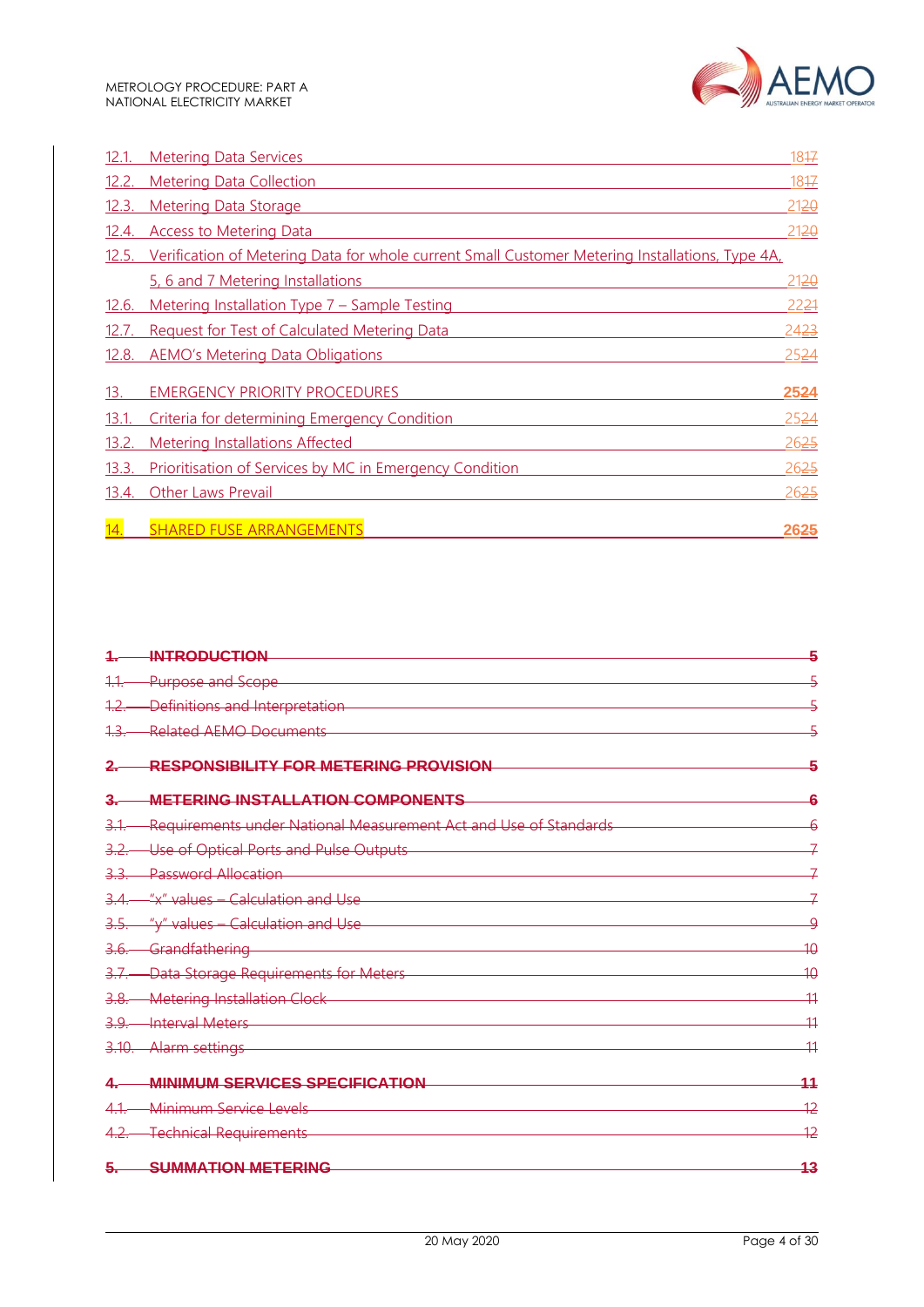|        | <b>EMBEDDED NETWORKS</b>                                                                              | 13              |
|--------|-------------------------------------------------------------------------------------------------------|-----------------|
| 7.     | <b>REVERSION OF METERING INSTALLATION TYPES</b>                                                       | 14              |
| 8.     | ROUTINE TESTING AND INSPECTION OF METERING INSTALLATIONS                                              | 45              |
| جو.    | INSTALLATION OF METER(S)                                                                              | 15              |
|        | 9.1. General Requirements                                                                             | 15              |
|        | 9.2. Type 4A Metering Installations Only                                                              | 15              |
|        | 9.3. Queensland Only                                                                                  | 46              |
|        | <b>10. METER CHURN</b>                                                                                | 16              |
|        | 10.1 Initiation of a Meter Churn                                                                      | 16              |
|        | 10.2. Performance of a Meter Churn-                                                                   | $\frac{16}{5}$  |
|        | 10.3. Meter Churn Process                                                                             | $\overline{16}$ |
|        | 11. DE-COMMISSIONING AND REMOVAL OF METERING EQUIPMENT AND NETWORK                                    |                 |
|        | <b>DEVICES</b>                                                                                        | 16              |
|        | 11.1. Preliminary Requirements                                                                        | 16              |
|        | 11.2. Network Devices                                                                                 | 47              |
|        | 12. RESPONSIBILITY FOR METERING DATA SERVICES                                                         | 17              |
|        | 12.1. Metering Data Services                                                                          | 17              |
|        | 12.2. Metering Data Collection                                                                        | $\overline{17}$ |
|        | 12.3. Metering Data Storage                                                                           | 20              |
|        | 12.4. Access to Metering Data                                                                         | -20             |
|        | 12.5. Verification of Metering Data for whole current Small Customer Metering Installations, Type 4A, |                 |
|        | 5, 6 and 7 Metering Installations                                                                     | -20             |
|        | 12.6. Metering Installation Type 7 - Sample Testing                                                   | $-21$           |
|        | 12.7. Request for Test of Calculated Metering Data                                                    | 23              |
|        | 12.8. AEMO's Metering Data Obligations                                                                | 24              |
| $13 -$ | <b>EMERGENCY PRIORITY PROCEDURES</b>                                                                  | $\overline{24}$ |
|        | 13.1. Criteria for determining Emergency Condition                                                    | 24              |
|        | 13.2. Metering Installations Affected                                                                 | 25              |
|        | 13.3. Prioritisation of Services by MC in Emergency Condition                                         | $-25$           |
|        | 13.4. Other Laws Prevail 2008 2014                                                                    | $-25$           |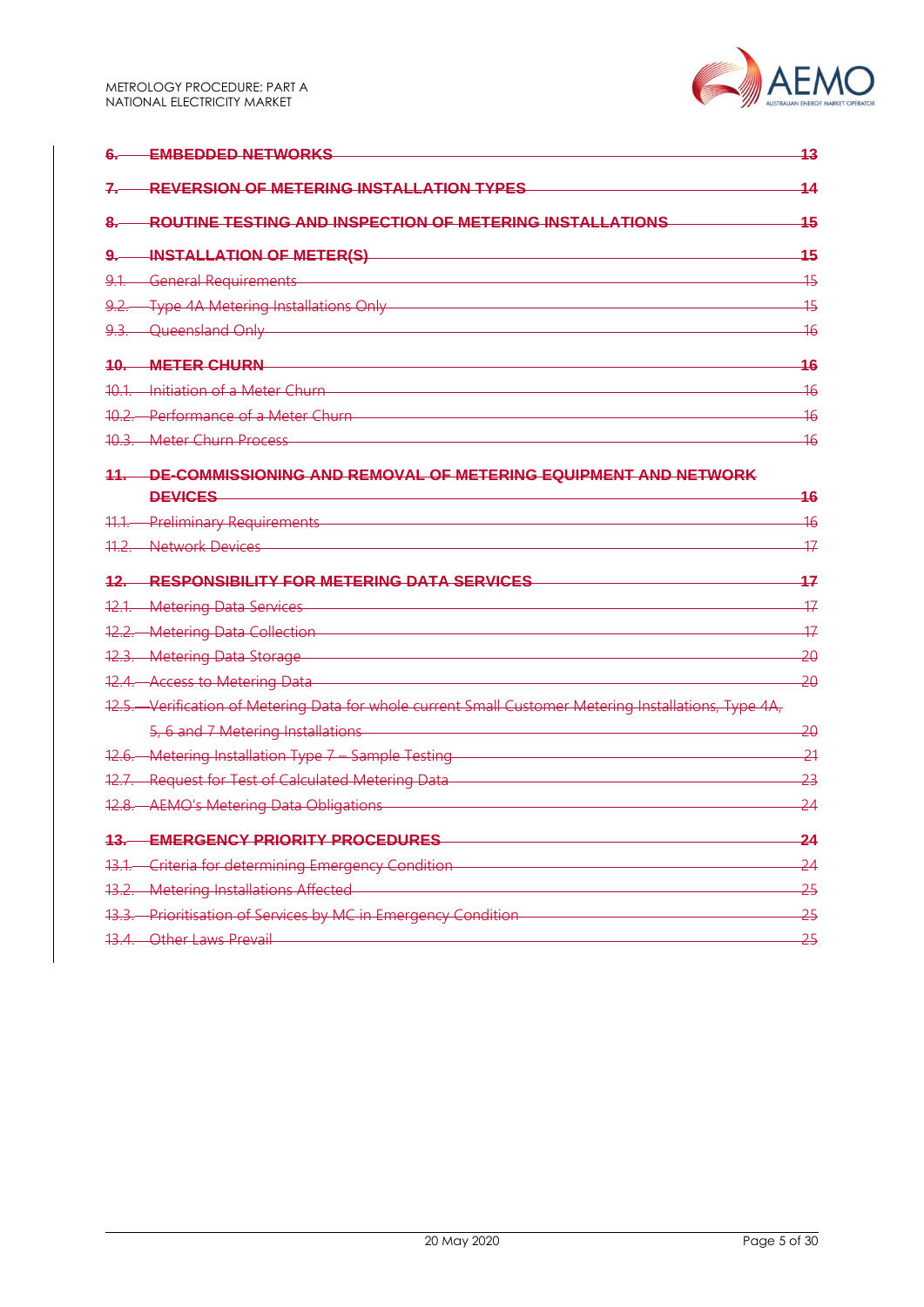

# <span id="page-5-0"></span>**1. INTRODUCTION**

#### <span id="page-5-1"></span>**1.1. Purpose and Scope**

This is the Metrology Procedure: Part A (Procedure), made under clauses 7.16.3, 7.16.4 and 7.16.5 of the National Electricity Rules (NER). This document also contains, for the sake of convenience, the following procedures:

- (a) *Minimum services specification* procedures, which AEMO is required to *publish* under clause 7.8.3(b) of the NER;
- (b) *Emergency priority procedures*, which AEMO is required to *publish* under clause 7.8.5(b) of the NER;
- (c) *Network device* procedures, which AEMO is required to *publish* under clause 7.8.6(1) of the NER; and
- (d) *Meter churn procedures*, which AEMO is required to *publish* under clause 7.8.9(f) of the NER.

This Procedure has effect only for the purposes set out in the NER. The NER and the *National Electricity Law* prevail over this Procedure to the extent of any inconsistency.

### <span id="page-5-2"></span>**1.2. Definitions and Interpretation**

Terms defined in the *National Electricity Law* and the NER have the same meanings in these Procedures unless otherwise specified in this clause.

Terms defined in the NER are intended to be identified in these Procedures by italicising them, but failure to italicise a defined term does not affect its meaning.

The Retail Electricity Market Procedures – Glossary and Framework:

- (a) Is incorporated into and forms part of this Procedure; and
- (b) Should be read in conjunction with this Procedure.

# <span id="page-5-3"></span>**1.3. Related AEMO Documents**

| Title                                                            | Location                                                                                                      |
|------------------------------------------------------------------|---------------------------------------------------------------------------------------------------------------|
| Retail Electricity Market Procedures - Glossary<br>and Framework | http://aemo.com.au/Electricity/National-Electricity-Market-<br>NEM/Retail-and-metering/Glossary-and-Framework |
| Metrology Procedure: Part B                                      | http://www.aemo.com.au/Electricity/Policies-and-<br>Procedures/Metrology-Procedures-and-Unmetered-Loads       |
| Service Level Procedure (MDP)                                    | http://www.aemo.com.au/Electricity/Retail-and-<br>Metering/Metering-Services                                  |
| Service Level Procedure (MP)                                     | http://www.aemo.com.au/Electricity/Retail-and-<br>Metering/Metering-Services                                  |

### <span id="page-5-4"></span>**2. RESPONSIBILITY FOR METERING PROVISION**

(a) Metering Coordinators (MCs) must use Metering Providers (MPs) to provide, install, test and maintain the relevant components, characteristics and service requirements of the *metering installation* as specified in the NER and this Procedure*,* as appropriate.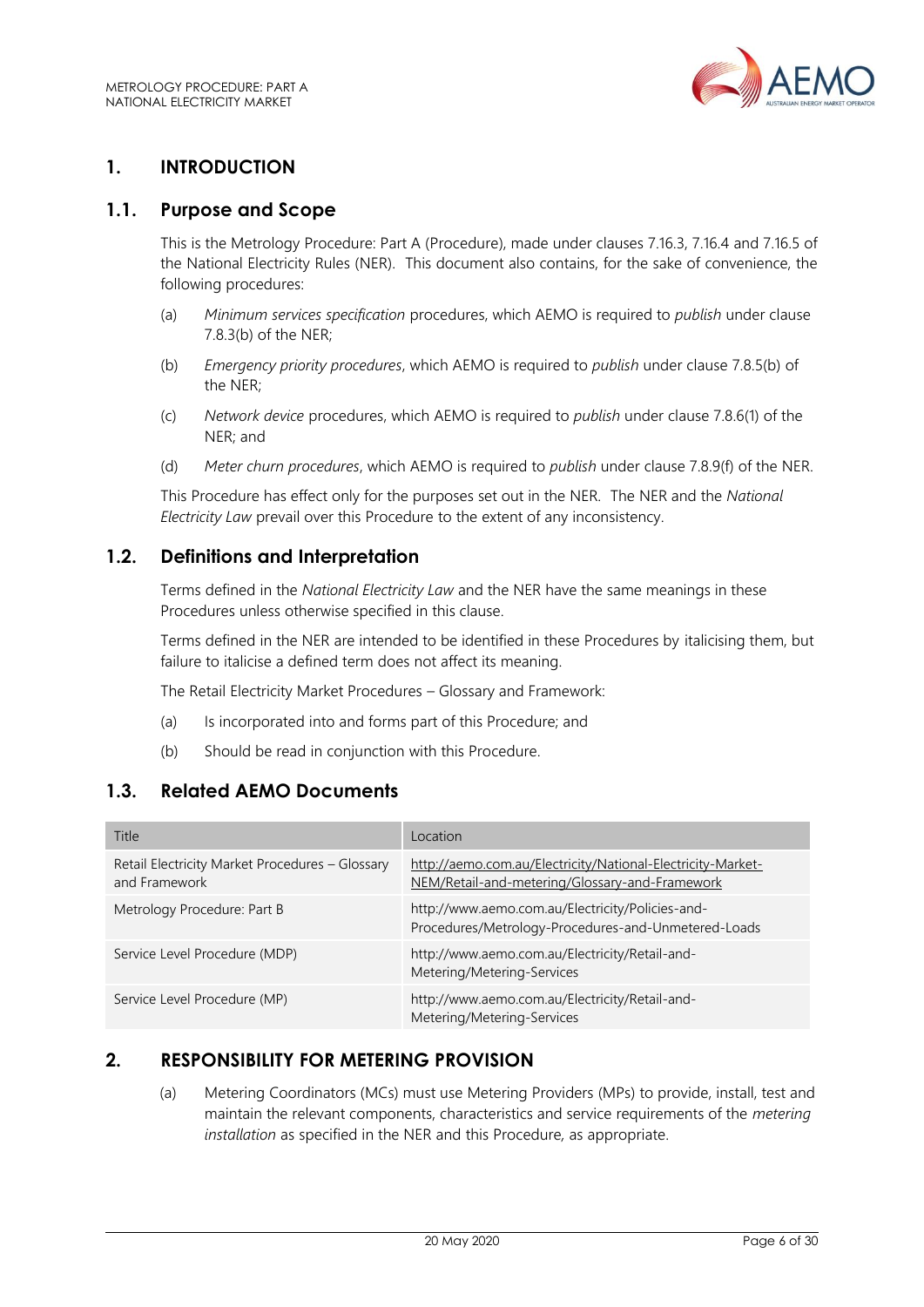

- (b) MCs are responsible for the design of a *metering installation* and warrant that the design complies with the components, characteristics and service requirements specified in the NER and this Procedure.
- (c) MCs must ensure the components have been selected, installed, tested and commissioned by the MPs so that the *metering installation* satisfies the relevant accuracy and performance requirements in the NER and this Procedure.
- (d) An MP must be able to provide detailed specification and design requirements for those *metering installations* for which accreditation has been provided.

### <span id="page-6-0"></span>**3. METERING INSTALLATION COMPONENTS**

The components, their characteristics, and associated service requirements for *metering installations* not detailed in the NER are detailed in this section.

#### <span id="page-6-1"></span>**3.1. Requirements under National Measurement Act and Use of Standards**

- (a) *Meters* used in type 1, 2, 3, 4, 4A, 5, and 6 *metering installations* must comply with all applicable specifications or guidelines (including transitional arrangements) specified by the National Measurement Institute under the *National Measurement Act,* and must also meet all requirements of *Australian Standards* and International Standards:
	- (i) For type 1, 2, 3, 4, 4A, and 5 (including type 3 and 4 whole *current*) *metering installation measurement elements*: AS 62052.11, AS 62053.21 and AS 62053.22.
	- (ii) For type 6 *metering installation measurement elements*: AS 1284.1, AS 62053.21 and AS 62052.11.
- (b) CTs for type 1, 2, 3, 4, 4A, 5 and 6 *metering installations*, must meet the requirements of AS 60044.1, AS 60044.3 (combined transformers), or IEC 61869.1 (General Requirements) and IEC 61869.2 (CT) and must also comply with any applicable specifications or guidelines specified by the National Measurement Institute under the *National Measurement Act.*
- (c) VTs for type 1, 2, 3, 4 ,5 and 6 *metering installations*, must meet the requirements of AS 60044.2 (Inductive VT), AS 60044.3 (combined transformers), AS 60044.5 (Capacitor VT) and AS 1243 (three-phase VT) or IEC 61869.1 (General Requirements) and IEC 61869.3 (Inductive VT) and must also comply with any applicable specifications or guidelines (including transitional arrangements) specified by the National Measurement Institute under the *National Measurement Act.*
- (d) Newly purchased CTs and VTs must comply with current *Australian Standards* or International Standards as identified in paragraphs (b) and (c).
- (e) In-service and grandfatherered CTs and VTs must comply with the *Australian Standard* that applied at the time of installation (for in-service) or purchase (for grandfathered).
- (f) Unless otherwise permitted by the NER, the MC must ensure that new *meters* and related equipment used at a *connection point* have a valid pattern approval issued under the authority of the National Measurement Institute or, until relevant pattern approvals exist, a valid type test certificate issued by a National Association of Testing Authorities (*NATA)* accredited laboratory or a body recognised by *NATA* under the ILAC mutual recognition scheme. Relevant approval certificates must be provided to AEMO on request.
- (g) A visible display must be provided to display, at a minimum, the cumulative total *energy* for each register measured by that *metering installation.*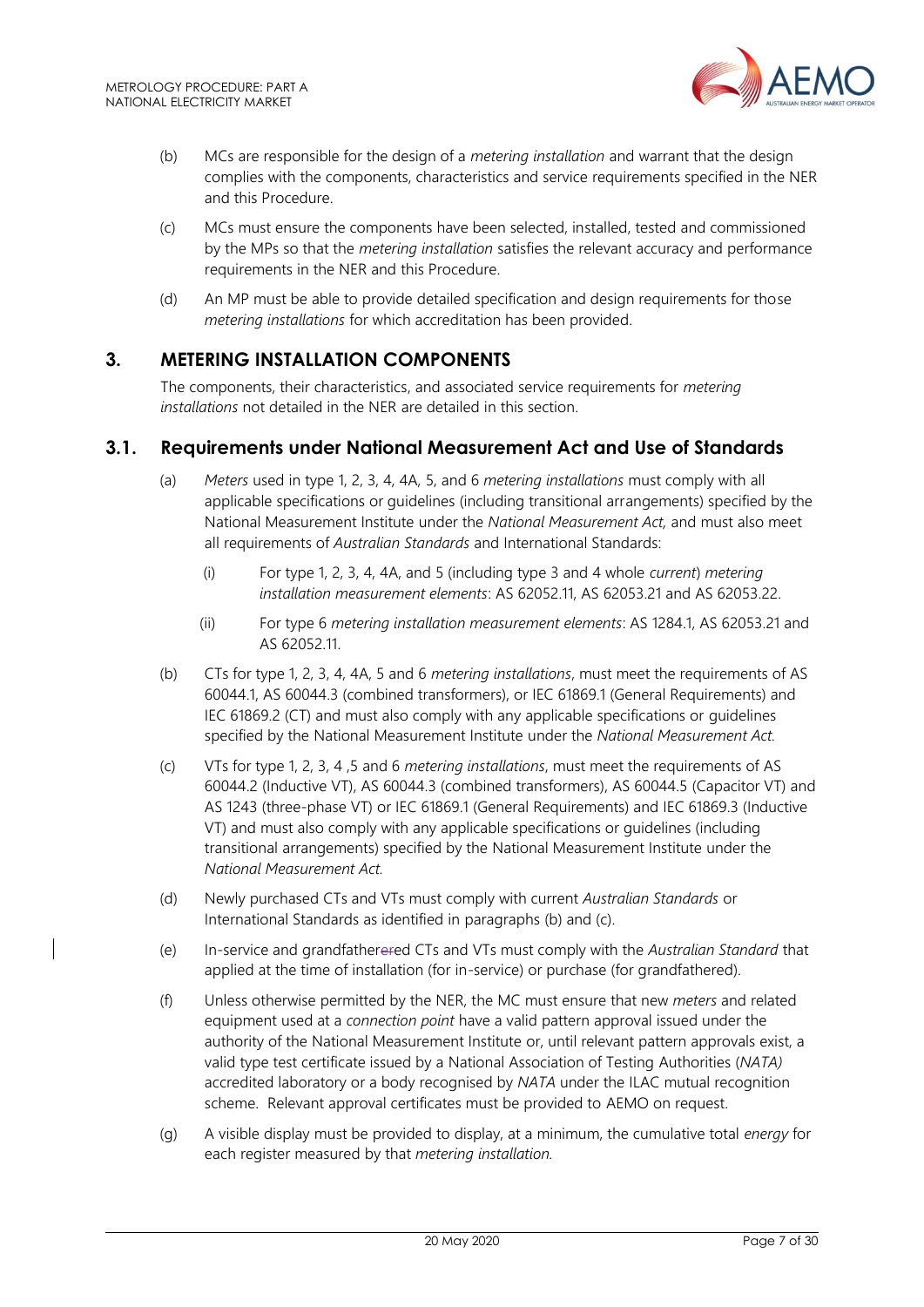

(h) Any programmable settings available within the *metering installation*, or any peripheral device that will affect the resolution of displayed or stored data, must meet the relevant requirements of AS 62052.11, AS 62053.21 and AS 62053.22 and must comply with any applicable specifications or guidelines specified by the National Measurement Institute under the *National Measurement Act.*

# <span id="page-7-0"></span>**3.2. Use of Optical Ports and Pulse Outputs**

- (a) Where requested by a FRMP, the MC must provide pulse output facilities representing the quantity of electricity measured in accordance with the relevant *Australian Standard* for that *meter* within a reasonable time of receiving the request.
- (b) For type 1, 2, 3, 4, 4A and 5 *metering installations* with a pulse output, the *measurement element* pulse output must provide a number of energy pulses in each integrating period commensurate with the accuracy class of the *metering installation* when operating at the top of the range of measurement of the *metering installation* but may be set at a lower rate where the anticipated operating range is significantly lower than the top of the range of measurement of the *metering installation.*
- (c) A type 4A or 5 *metering installation* must have an optical port that meets the AS 1284.10.2 or AS 62056.21 or a computer serial port to facilitate downloading of 90 *days* of *interval energy data* for each *meter* associated with the *metering installation* in 35 seconds or less.

### <span id="page-7-1"></span>**3.3. Password Allocation**

The MP must allocate "read-only" passwords to Financially Responsible Market Participants (FRMPs)*,* Local Network Service Providers (LNSPs) and AEMO, except where separate "read-only" and "write" passwords are not available, in which case the MP must allocate a password to AEMO and the Metering Data Provider (MDP) only.

### <span id="page-7-2"></span>**3.4. "x" values – Calculation and Use**

- (a) For *connection points* with a type 5 *metering installation,* the volume of electricity flowing through the *connection point* is to be less than "x" megawatt hour (MWh) per annum, where "x" varies according to Jurisdiction, except for *first-tier load* type 5 *metering installations* that meet clause 11.20.3(a) of the NER.
- (b) The type 5 *metering installation* values of "x" applicable to a Jurisdiction are specified in the following table:

| Jurisdiction                                                                   | Variation in accordance with Jurisdictional policy |
|--------------------------------------------------------------------------------|----------------------------------------------------|
| Victoria<br>New South Wales<br>South Australia<br>Australian Capital Territory | Value of " $x$ " is 160 MWh per annum              |
| Queensland<br>Tasmania                                                         | Value of " $x$ " is zero (0) MWh per annum.        |

- (c) For *connection points* with a type 4A *metering installation,* the volume of electricity flowing through the *connection point* is to be less than "x" MWh per annum, where "x" varies according to Jurisdiction.
- (d) The type 4A *metering installation* values of "x" applicable to a Jurisdiction are specified in the following table: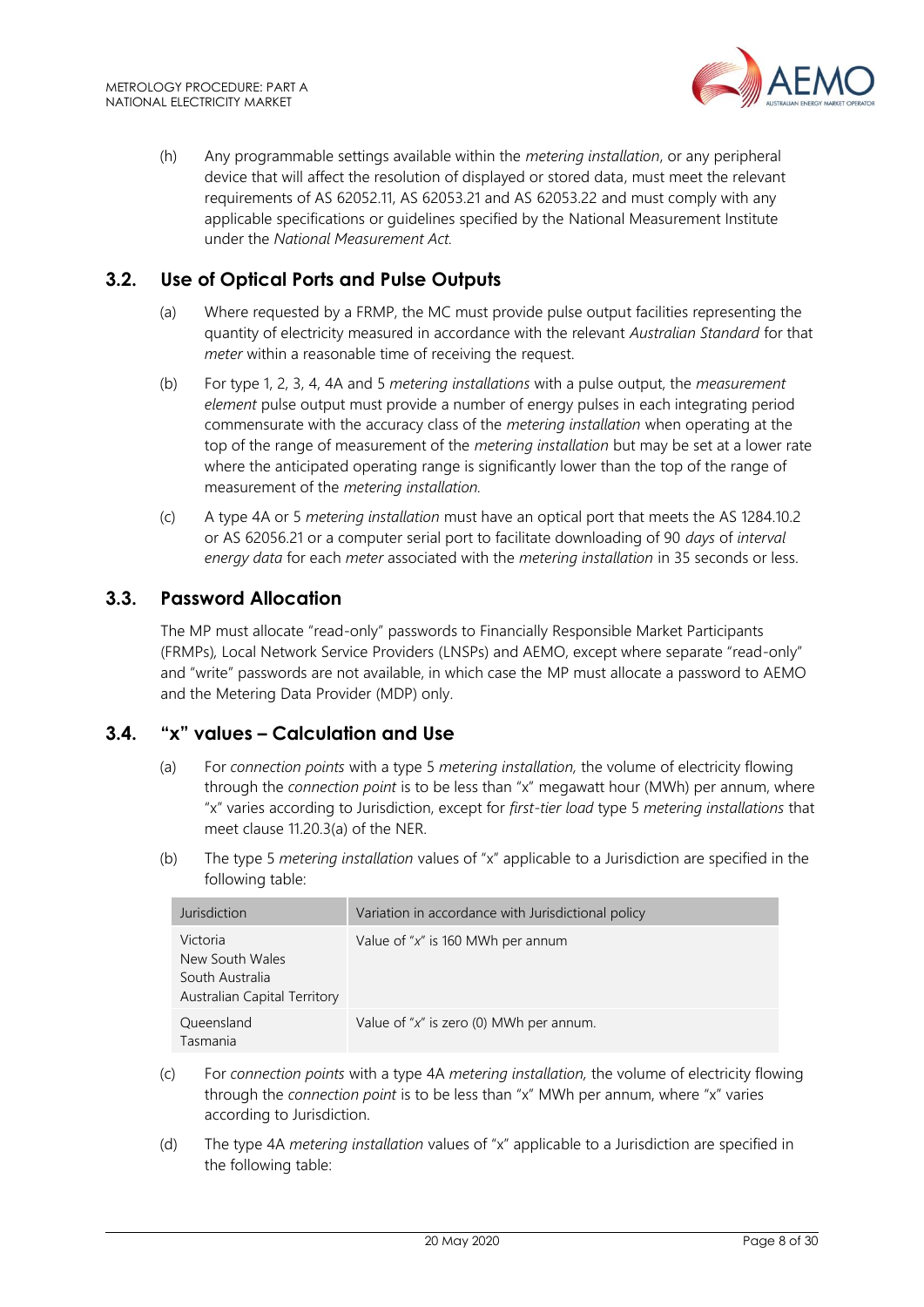| Jurisdiction                 | Variation in accordance with Jurisdictional policy |
|------------------------------|----------------------------------------------------|
| Australian Capital Territory | Value of " $x$ " is 100 MWh per annum              |
| New South Wales              | Value of " $x$ " is 100 MWh per annum              |
| Queensland                   | Value of " $x$ " is 100 MWh per annum              |
| South Australia              | Value of " $x$ " is 160 MWh per annum              |
| Tasmania                     | Value of " $x$ " is 150 MWh per annum              |
| Victoria                     | Value of "x" is zero (0) MWh per annum             |

- (e) *Connection points* must not be aggregated when determining the annual consumption or the Average Daily Load (ADL) as the basis of the comparison with the volume threshold for "x"
- (f) The manner in which the volumes of electricity referred to in the table above are to be calculated in each Jurisdiction is specified in the following table:

| Jurisdiction                              | Variation in accordance with Jurisdictional policy                                                                                                                                                                                                                                                                                                                                                                                                                                                                                                                                                                                                                                                                                                                                                                                                                                             |
|-------------------------------------------|------------------------------------------------------------------------------------------------------------------------------------------------------------------------------------------------------------------------------------------------------------------------------------------------------------------------------------------------------------------------------------------------------------------------------------------------------------------------------------------------------------------------------------------------------------------------------------------------------------------------------------------------------------------------------------------------------------------------------------------------------------------------------------------------------------------------------------------------------------------------------------------------|
| Victoria<br>New South Wales<br>Queensland | The volume threshold for a connection point must be determined<br>from the annual consumption for the billing periods over the most<br>recent 12 month period, or prorated over a 12-month period based<br>on the Average Daily Load where consumption over the most recent<br>12 month period is not available. Where no metering data is<br>available, the annual consumption may be calculated based on an<br>engineering report or metering data from the loads of similar<br>customers.                                                                                                                                                                                                                                                                                                                                                                                                   |
| South Australia                           | The volume threshold for a connection point must be determined<br>from:<br>(1) the consumption at that connection point for any period of 12<br>consecutive months in the previous 2-year period, or<br>(2) where such consumption data is not available or has not been<br>accurately recorded, a calculation of the annual consumption at<br>that connection point taking into account past electricity<br>consumption levels, the electricity consumption capacity of plant<br>and equipment, the operations for which electricity is required<br>and any other matter considered relevant.                                                                                                                                                                                                                                                                                                 |
| Australian Capital Territory              | The volume threshold for a connection point must be determined<br>from:<br>(1) the annual consumption over the most recent 12-month period,<br>(2) the annual consumption over the most recent 12-month period<br>plus an allowance of 2%; or<br>(3) calculated where consumption over the most recent 12-month<br>period is not available or has not been accurately recorded.<br>Where no consumption data is available, the potential annual<br>consumption may be calculated having regard to relevant<br>circumstances including:<br>(a) the consumption capacity of the connection point and the<br>extent to which that capacity is likely to be utilised in the<br>future;<br>(b) any recent or proposed change in ownership or use of the Site<br>supplied at the connection point; or<br>(c) any recent or proposed increase in the consumption capacity<br>of the connection point. |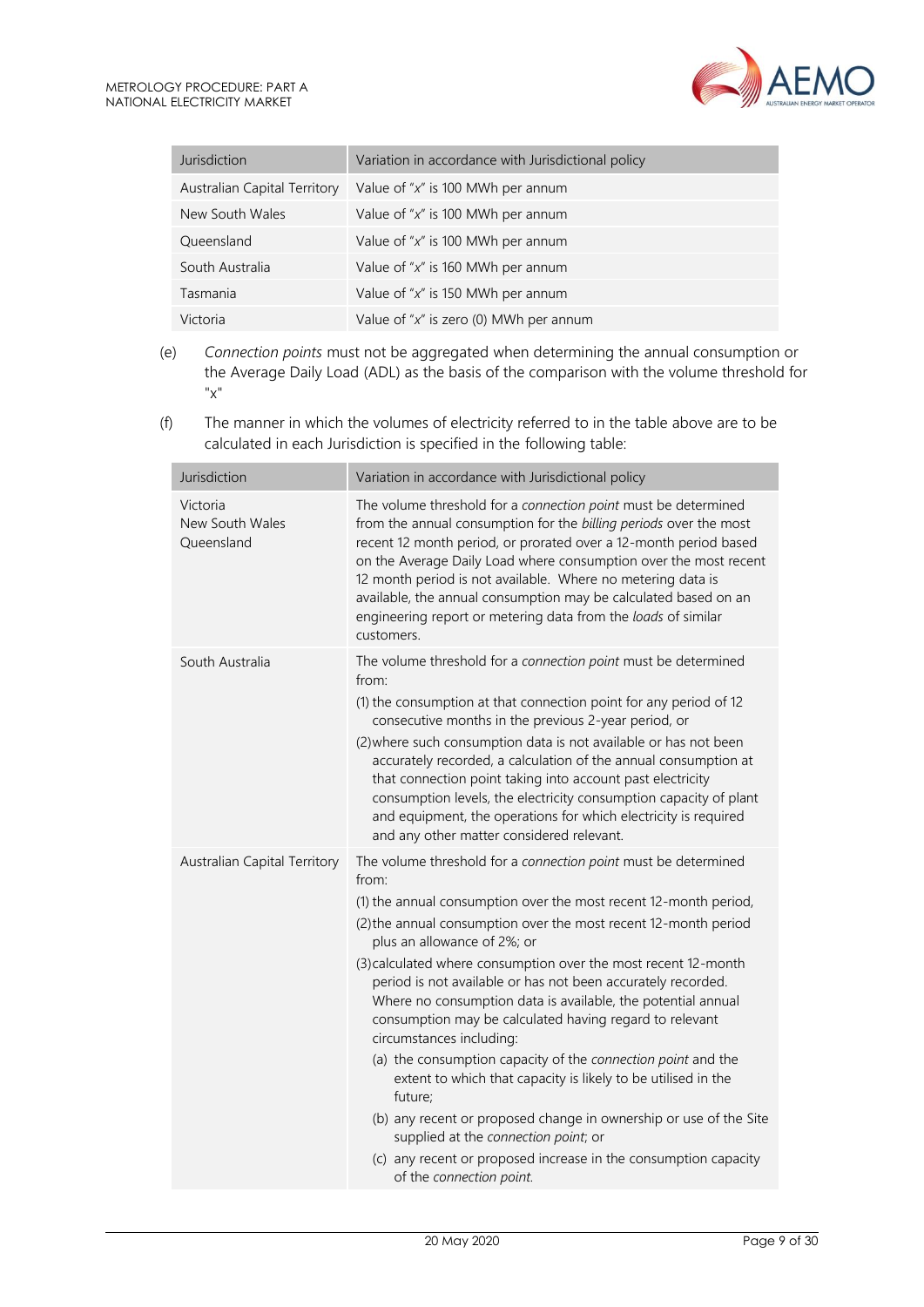

# <span id="page-9-0"></span>**3.5. "y" values – Calculation and Use**

- (a) For *connection points* with a type 6 *metering installation,* the volume of electricity flowing through the *connection point* is to be less than "y" MWh per annum, where "y" varies according to Jurisdiction, except for *first-tier load* type 6 *metering installations* that meet the requirements of clause 11.20.3(a) of the NER.
- (b) The value of "y" applicable to each Jurisdiction is specified in the following table:

| Jurisdiction                                                   | Variation in accordance with Jurisdictional policy                                                                                                                                                                                                                                                                                                                                                                                                                                                                                                                                                                                                                                                                                                                                                                                                                                                                                                                                                                                                            |
|----------------------------------------------------------------|---------------------------------------------------------------------------------------------------------------------------------------------------------------------------------------------------------------------------------------------------------------------------------------------------------------------------------------------------------------------------------------------------------------------------------------------------------------------------------------------------------------------------------------------------------------------------------------------------------------------------------------------------------------------------------------------------------------------------------------------------------------------------------------------------------------------------------------------------------------------------------------------------------------------------------------------------------------------------------------------------------------------------------------------------------------|
| Victoria<br>South Australia<br>Australian Capital<br>Territory | Value of "y" is 160 MWh per annum.                                                                                                                                                                                                                                                                                                                                                                                                                                                                                                                                                                                                                                                                                                                                                                                                                                                                                                                                                                                                                            |
| New South Wales                                                | Value of "y" is 100 MWh per annum.                                                                                                                                                                                                                                                                                                                                                                                                                                                                                                                                                                                                                                                                                                                                                                                                                                                                                                                                                                                                                            |
| Queensland                                                     | Value of " $y$ " is:<br>a) 750 MWh per annum for customers that are not Queensland Market<br>Customers in accordance with (c), below, and,<br>aa) For the period 1 July 2012 to 30 June 2013, 750 MWh per annum<br>for end-use customers who cease to be Queensland Non-Market<br>Customers on 1 July 2012 by operation of the Act and/or<br>Queensland Electricity Regulation 2006, and,<br>b) 100 MWh per annum for Queensland Market Customers in<br>accordance with (c), below of this metrology procedure.<br>c) The <i>metering coordinator</i> must ensure that the meters installed in<br>the type 6 metering installations under (a) and (b), above, are<br>interval meters which must be capable of being upgraded for use in<br>a type 4 metering installation without replacing the meter.<br>d) 100 MWh per annum for end-use customers where:<br>card operated meters are installed in accordance with the<br>(i)<br>regulatory framework, or<br>(ii) meters are installed temporarily in a place other than the meter's<br>permanent location. |
| Tasmania                                                       | Value of " $y$ " is 150 MWh per annum.                                                                                                                                                                                                                                                                                                                                                                                                                                                                                                                                                                                                                                                                                                                                                                                                                                                                                                                                                                                                                        |

- (c) *Connection points* must not be aggregated when determining the annual consumption or the ADL as the basis of the comparison with the volume threshold for "y".
- (d) The manner in which the volumes of electricity flowing through *connection points* are to be determined is specified for each Jurisdiction in the following table:

| Jurisdiction                                                             | Variation in accordance with Jurisdictional policy                                                                                                                                                                                                                                                                                                                                                                                                                                        |
|--------------------------------------------------------------------------|-------------------------------------------------------------------------------------------------------------------------------------------------------------------------------------------------------------------------------------------------------------------------------------------------------------------------------------------------------------------------------------------------------------------------------------------------------------------------------------------|
| Victoria<br>South Australia<br>New South Wales<br>Queensland<br>Tasmania | The volume threshold for a connection point must be determined from<br>the annual consumption for the billing periods over the most recent<br>12-month period, or prorated over a 12-month period based on the<br>Average Daily Load where consumption over the most recent 12-<br>month period is not available. Where no metering data is available,<br>the annual consumption may be estimated based on an engineering<br>report or metering data from the loads of similar customers. |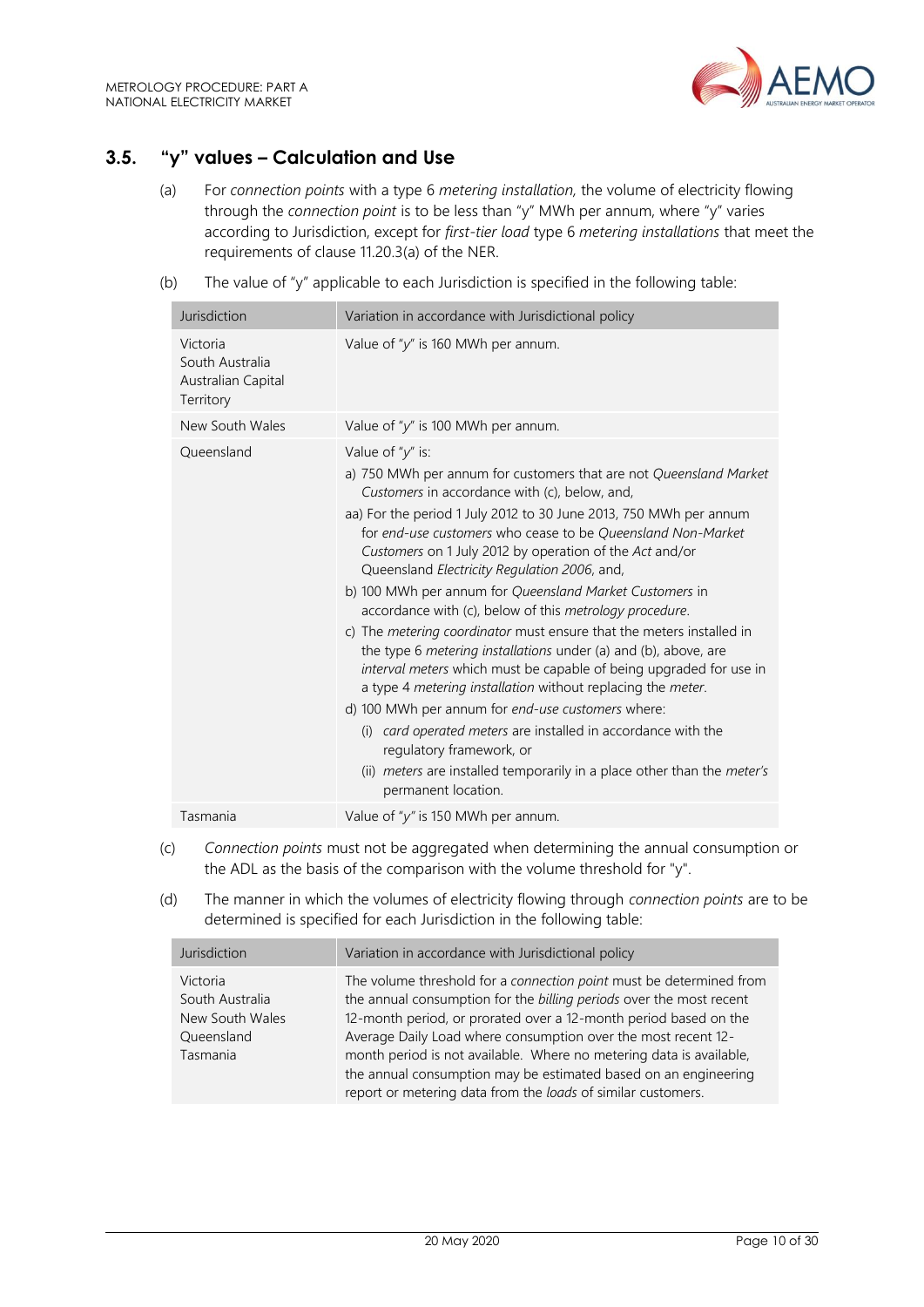

| Jurisdiction                    | Variation in accordance with Jurisdictional policy                                                                                                                                                                                                                                |  |
|---------------------------------|-----------------------------------------------------------------------------------------------------------------------------------------------------------------------------------------------------------------------------------------------------------------------------------|--|
| Australian Capital<br>Territory | The volume threshold for a connection point must be determined from:<br>(1) the annual consumption over the most recent 12-month period,<br>(2) the annual consumption over the most recent 12-month period plus<br>an allowance of 2%, or                                        |  |
|                                 | (3) calculated where consumption over the most recent 12-month<br>period is not available or has not been accurately recorded. Where<br>no metering data is available, the potential annual consumption<br>may be estimated having regard to relevant circumstances<br>including: |  |
|                                 | (a) the consumption capacity of the connection point and the extent<br>to which that capacity is likely to be utilised in the future;                                                                                                                                             |  |
|                                 | (b) any recent or proposed change in ownership or use of the Site<br>supplied at the connection point; or                                                                                                                                                                         |  |
|                                 | (c) any recent or proposed increase in the consumption capacity of<br>the connection point.                                                                                                                                                                                       |  |

# <span id="page-10-0"></span>**3.6. Grandfathering**

- (a) *Meters* and components for a type 5 or 6 *metering installation*, which were installed, or which were held in stock prior to the following dates:
	- (i) 1 January 2007 for *second-tier loads; and*
	- (ii) 1 July 2008 for *first-tier loads.*

and which met the requirements of a Jurisdiction at that time, are deemed to meet the requirements of the *metrology procedure.*

- (b) *Metering installations* that have been installed, or are held in stock for the MC in a Jurisdiction prior to the effective date of that Jurisdiction's initial metrology procedure and do not comply with the NER or the *metrology procedure*, may be used where approval from a *Jurisdictional Regulator* had been obtained prior to the effective date of the *metrology procedure* or approval is obtained from *AEMO.*
- (c) *First-tier load* summation *metering installations* that were commissioned prior to 1 July 2008 that complied with the Jurisdictional requirements as at this date and continue to meet the Jurisdictional requirements are taken to be NER and *metrology procedure* compliant. The summation *metering installations* are deemed non-compliant if they do not meet the applicable Jurisdictional accuracy standards at 30 June 2008. Defective *first-tier load* summation *metering installations* that were commissioned prior to 1 July 2008 must be repaired or replaced so as to ensure the summation *metering* meets the minimum standards in accordance with the NER and the *metrology procedure*.

### <span id="page-10-1"></span>**3.7. Data Storage Requirements for Meters**

Section 3.7 supplements clause 7.8.2(a)(10) of the NER.

Components of a type 5 *metering installation* installed prior to 1 January 2007 must have the capability of storing *interval energy data* for a period of at least two Meter Reading cycles plus 15 *days*, or 35 *days*, whichever is the greater.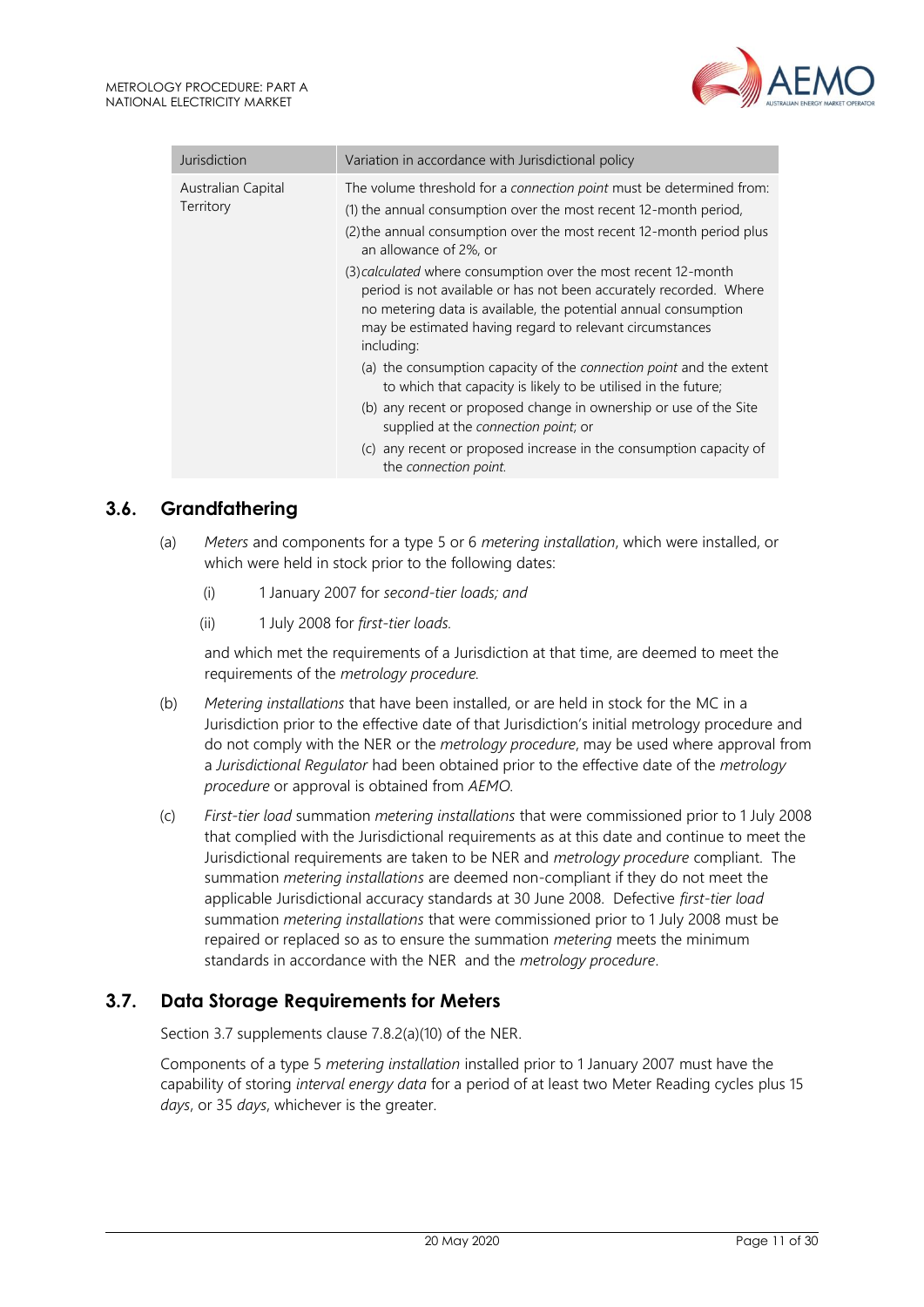

# <span id="page-11-0"></span>**3.8. Metering Installation Clock**

- (a) A type 4A, 5 or 6 *metering installation* clock is to be reset to within 20 seconds of *Eastern Standard Time* on each occasion that the *metering installation* is accessed in the circumstances referred to in paragraphs (a) and (b), and the maximum drift in the type 4A or 5 *metering installation* clock permitted between successive Meter Readings is  $\pm$  300 seconds.
	- (i) MP must reset a type 4A, 5 or 6 *metering installation* clock when inspecting, maintaining or commissioning the *metering installation*.
	- (ii) MDP must reset a type 4A, or 5 *metering installation* clock when *interval metering data* is collected from the *metering installation*.
- (b) A CT-connected type 5 *metering installation* with a slower download time than specified in section 3.2 may be used where approved by AEMO.
- (c) For type 6 *metering installations* with different time of day rates, the *metering installation* must meet *AS* 62054.11, *AS* 62054.21 and *AS* 62052.21, or have the switching between the different rates controlled by a frequency injection relay or time clock operated by the LNSP.

## <span id="page-11-1"></span>**3.9. Interval Meters**

Where a *metering installation* records *interval energy data* the interval periods are based on Trading Intervals (TIs) or parts of a TI:

- (a) The end of each interval for a 15-minute interval period must be on the hour, on the halfhour and on each quarter of an hour (*EST*).
- (b) The end of each interval for a 30-minute interval period must be on the hour and on the half-hour (*EST*).
- (c) Other sub-multiple intervals, where agreed with AEMO, the LNSP and the relevant Market Participant, provided that the ends of the intervals correspond each and every exact hour (EST) and half-hour (*EST*).

# <span id="page-11-2"></span>**3.10. Alarm settings**

- (a) Where an Interval Meter supports alarm functionality, the MP is required to enable the following alarms:
	- (i) Power failure/*meter* loss of supply for instrument transformer connected *metering installations* only;
	- (ii) VT or phase failure;
	- (iii) Pulse overflow;
	- (iv) Cyclic redundancy check error; and
	- (v) Time tolerance.
- (b) Where there are alarm sensitivity settings, these must be set at appropriate levels to ensure meaningful alarm outputs (e.g. for contestable supplies a voltage drop of -15% is nominally appropriate).

### <span id="page-11-3"></span>**4. MINIMUM SERVICES SPECIFICATION**

(a) For a type 4 *metering installation* to become a *small customer metering installation*, it must meet the *minimum services specification*, which is specified in Schedule 7.5 of the NER.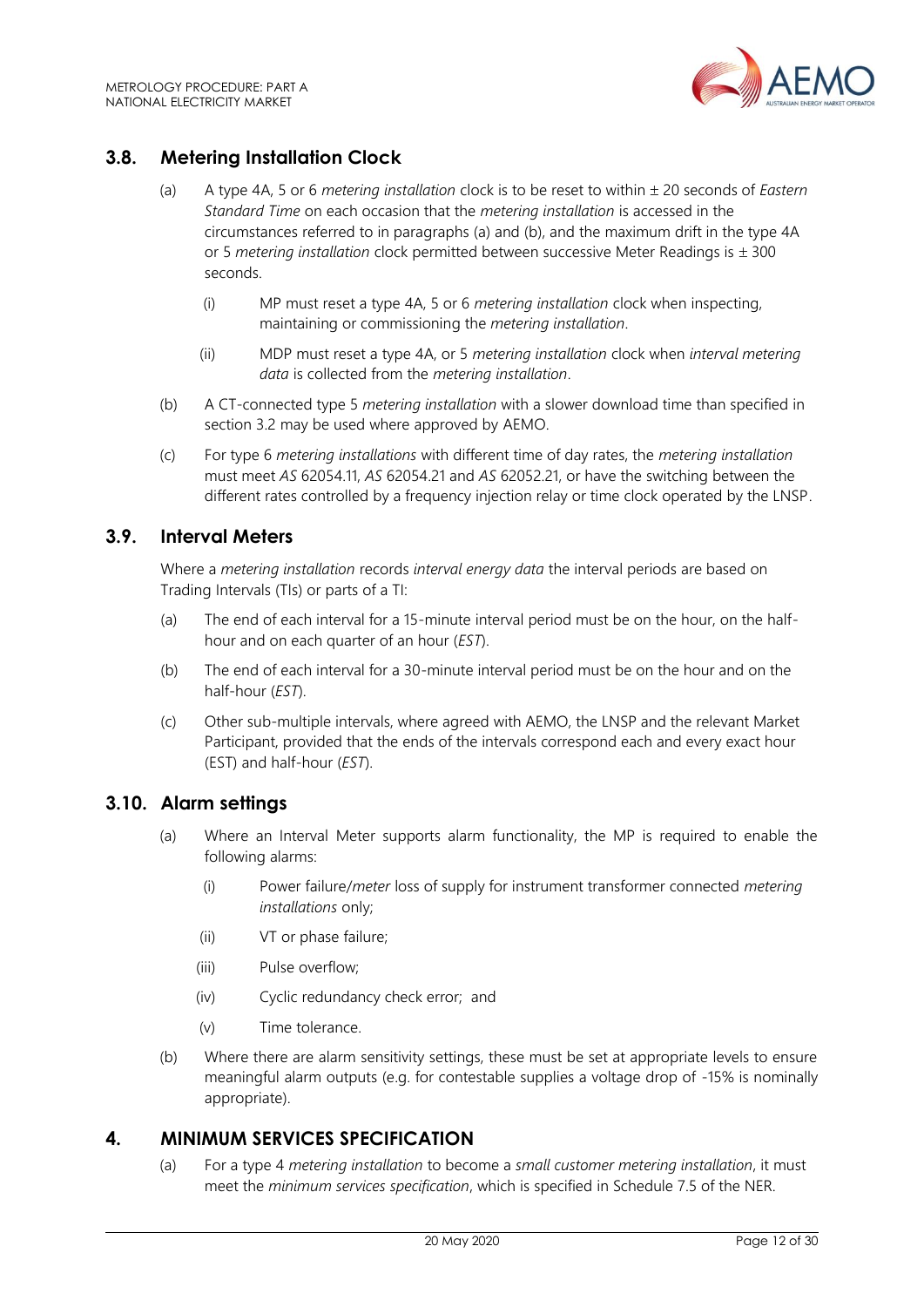

(b) The services set out in the *minimum services specification* apply to the capability of the *metering installation* itself.

#### <span id="page-12-0"></span>**4.1. Minimum Service Levels**

The minimum service levels are made up of two elements: service availability and completion timeframes.

#### **4.1.1. Service Availability**

Except for periods of a loss of *supply*, *metering installations* must be capable of meeting the *minimum services specification* at all times.

#### **4.1.2. Completion Timeframes**

The completion timeframes for each service are detailed in Table 5.1. They will be measured from the time a request is received by the *metering installation* to the time of notification of completion of the relevant service by the *metering installation* appears at the communication interface at or near the *metering point(s)* where it is made available for collection.

#### **4.1.3. Completion Rates**

- (a) The services and completion rates for each service are detailed in Table 5.1. The timeframes will be measured from the time a request is received by the *metering installation* to the time of completion of the relevant service by the *metering installation*.
- (b) Upon request from AEMO, the MC must be able to provide evidence demonstrating that *small customer metering installations* are capable of performing to the completion rates.

#### <span id="page-12-1"></span>**4.2. Technical Requirements**

A *small customer metering installation* must comply with the following technical requirements:

- (a) It must be capable of measuring *active energy* (Wh) and leading and lagging *reactive energy* (varh) for both import and export *energy* flows, i.e. 4 quadrant metering.
- (b) Where a poly-phase *metering* device is installed, the *metering installation* must be capable of recording and providing the average voltage and current per phase for all connected phases over one or more nominated TIs.

| Service                                  | Completion Timeframe                                                                                                                        | Completion Rate                                                                                      |  |
|------------------------------------------|---------------------------------------------------------------------------------------------------------------------------------------------|------------------------------------------------------------------------------------------------------|--|
| Remote Disconnection Service             | Completed within 1 minute of the command<br>being received by the metering installation                                                     | 99.5% completed within<br>Minimum Service Levels<br>99.5% completed within<br>Minimum Service Levels |  |
| Remote Reconnection Service              | Completed within 1 minute of the command<br>being received by the metering installation                                                     |                                                                                                      |  |
| Remote On-Demand Meter<br>Read           | Completed within 1 minute of the command<br>being received by the metering installation                                                     | 99.5% completed within<br>Minimum Service Levels                                                     |  |
| Remote Scheduled Meter Read              | Completed within 1 minute of the command<br>being received by the metering installation                                                     | 99.5% completed within<br>Minimum Service Levels                                                     |  |
| Metering Installation Inquiry            | Completed within 1 minute of the command<br>99.5% completed within<br>being received by the metering installation<br>Minimum Service Levels |                                                                                                      |  |
| <b>Advanced Meter</b><br>Reconfiguration | Completed within 1 minute of the command<br>being received by the metering installation                                                     | 99.5% completed within<br>Minimum Service Levels                                                     |  |

#### **Table 5.1 Minimum Service Levels, Standards and Completion Rates**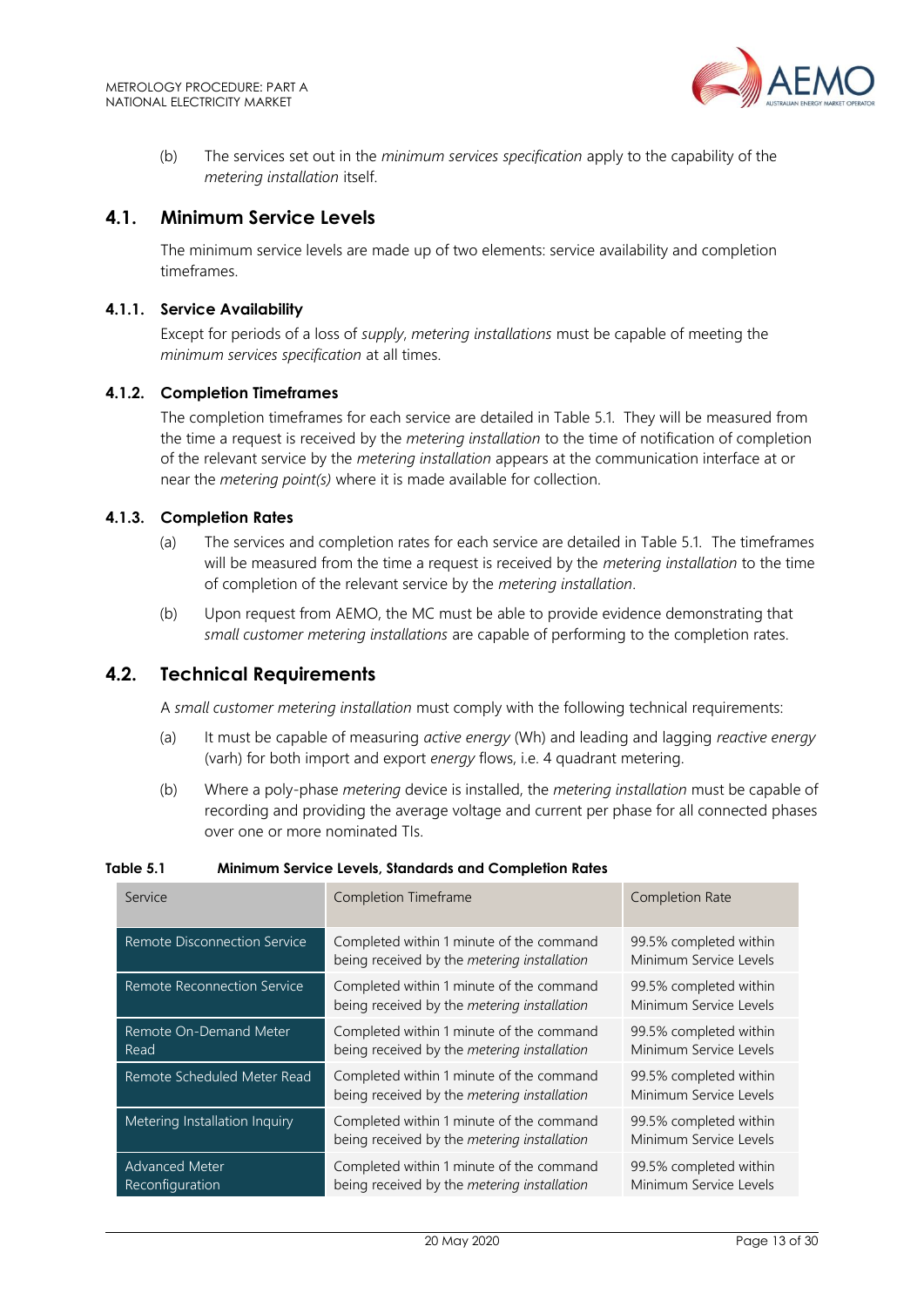

## <span id="page-13-0"></span>**5. SUMMATION METERING**

These provisions are included to support legacy arrangements for existing *metering installations* where allowed by Jurisdictional transitional arrangements in Chapter 11 of the NER.

- (a) If summation *metering* is achieved by paralleling CT secondary circuits, the overall *metering installation* must meet the minimum standards for a new *metering installation* under all *load* combinations of the individual CT secondaries.
- (b) If summation *metering* is achieved by the arithmetic sum of data registers or the accumulation of pulses, each individual *metering point* must meet the minimum standards for a new *metering installation* and the MC must on request demonstrate that the summation techniques reliably and accurately transfer data.
- (c) CT secondaries can only be paralleled using appropriate arrangements of links; this must not be done at the *meter* terminals.
- (d) For type 2 *metering installations* only: Direct summation, in which secondary wiring from a multiple number of feeders is connected directly into the terminals of a *meter,* or summation CTs are permitted provided that the overall errors of the *metering installation* are considered.

# <span id="page-13-1"></span>**6. EMBEDDED NETWORKS**

This requirement only applies in the Jurisdiction specified in the following table:

| Jurisdiction                    | Variation in accordance with Jurisdictional policy                                                                                                                                                                                                                                                                                                                                                                                                                                                                                                                                                                                                                                                                                                                                                                                                                                                                                                                                                                                                                                                                                                                                                                                                                                                                                                                                                                                                                                                          |  |
|---------------------------------|-------------------------------------------------------------------------------------------------------------------------------------------------------------------------------------------------------------------------------------------------------------------------------------------------------------------------------------------------------------------------------------------------------------------------------------------------------------------------------------------------------------------------------------------------------------------------------------------------------------------------------------------------------------------------------------------------------------------------------------------------------------------------------------------------------------------------------------------------------------------------------------------------------------------------------------------------------------------------------------------------------------------------------------------------------------------------------------------------------------------------------------------------------------------------------------------------------------------------------------------------------------------------------------------------------------------------------------------------------------------------------------------------------------------------------------------------------------------------------------------------------------|--|
| Victoria,<br>South Australia    | Should a Child Metering Point in an embedded network elect to purchase electricity<br>from a retailer other than the parent's retailer, the metering coordinator must ensure<br>that:<br>(a) the child has an interval meter installed; and<br>(b) the parent of the embedded network has an Interval Meter installed.                                                                                                                                                                                                                                                                                                                                                                                                                                                                                                                                                                                                                                                                                                                                                                                                                                                                                                                                                                                                                                                                                                                                                                                      |  |
| New South Wales                 | Should a child in an embedded network elect to purchase electricity from a retailer<br>(1)<br>other than the parent's retailer, the metering coordinator must ensure that, at the<br>time the child switches retailer and at the cost of the child:<br>(a) if the parent has an Interval Meter that is settled on the basis of interval energy<br>data, the child must have a type 4 or type 5 metering installation that is settled<br>on the basis of interval energy data;<br>(b) if the parent has an Accumulation Meter or an Interval Meter that is settled on<br>the basis of accumulated energy data, the child must have a type 6 metering<br>installation or, if the child has an Interval Meter, it must be settled on the basis<br>of accumulated energy data.<br>(2) Where a child in an embedded network has switched retailer in accordance with<br>clause [NSW](1)(b) above and the parent subsequently:<br>(a) installs an Interval Meter and elects to have its meter settled on the basis of<br>interval energy data; or<br>(b) elects to have its existing Interval Meter settled on the basis of accumulated<br>energy data in accordance with clause 12.2(b)[NSW](3); or<br>(c) elects to have its existing Interval Meter settled on the basis of interval energy<br>data, the MC must ensure that at the time the parent changes, and at the cost<br>of the parent, the child's metering installation meets the requirements of<br>paragraph (a) or (b) of [NSW](1), as applicable. |  |
| Australian Capital<br>Territory | The metering coordinator must ensure that the metering installation is not for a<br>(1)<br>child in an embedded network.<br>(2) Where the metering installation is for a child in an embedded network, the<br>metering coordinator must ensure that additional metering is installed to ensure<br>that clause [ACT](1) is met.                                                                                                                                                                                                                                                                                                                                                                                                                                                                                                                                                                                                                                                                                                                                                                                                                                                                                                                                                                                                                                                                                                                                                                              |  |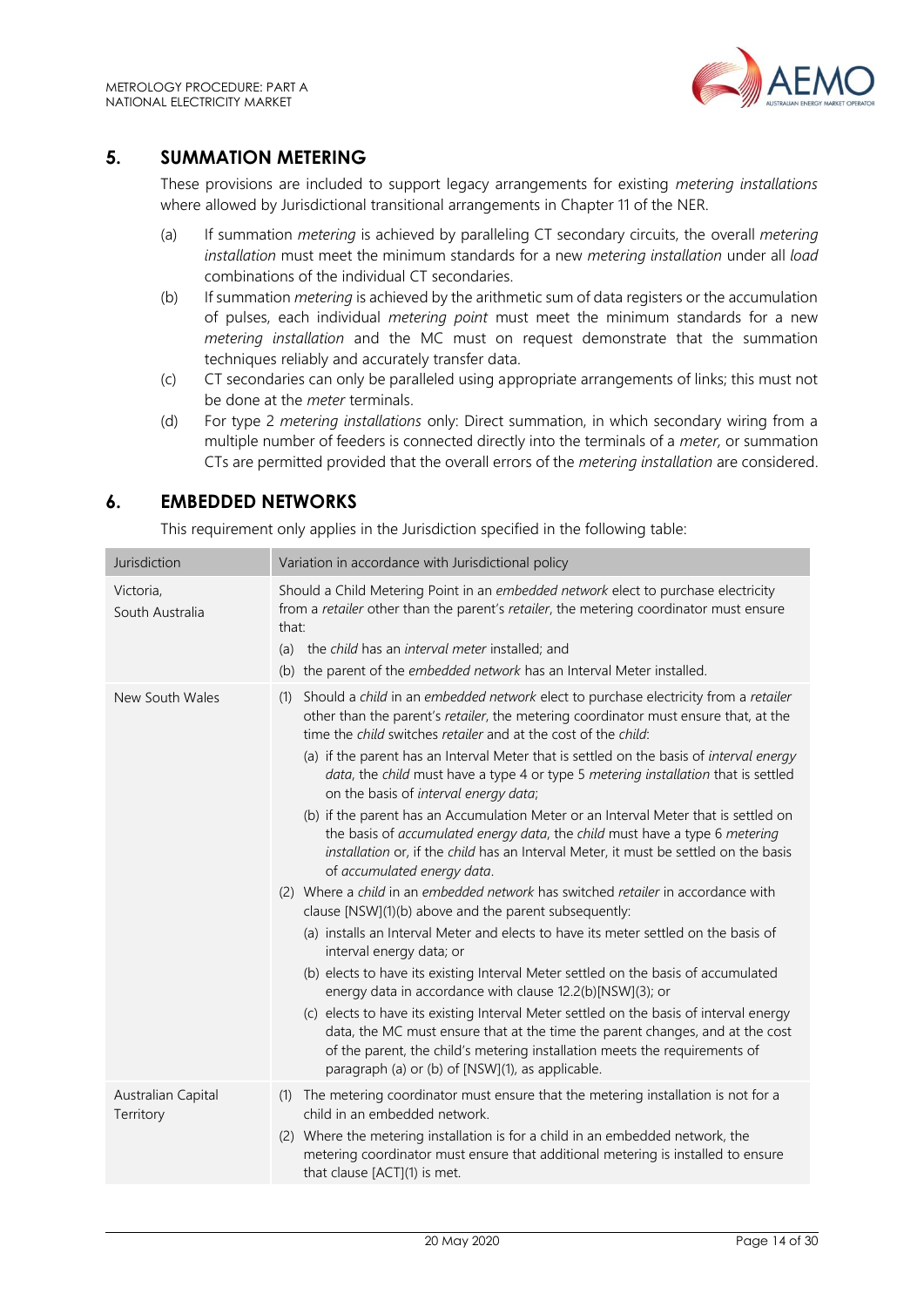

# <span id="page-14-0"></span>**7. REVERSION OF METERING INSTALLATION TYPES**

This requirement only applies to the Jurisdiction specified in the following table:

| Jurisdiction                    | Variation in accordance with Jurisdictional policy                                                                                                                                                                                                                                                                                                                                                                                                                                                                                                                                                                                                                                                                                                                                                                                                                                                                                                                                                                                                          |  |
|---------------------------------|-------------------------------------------------------------------------------------------------------------------------------------------------------------------------------------------------------------------------------------------------------------------------------------------------------------------------------------------------------------------------------------------------------------------------------------------------------------------------------------------------------------------------------------------------------------------------------------------------------------------------------------------------------------------------------------------------------------------------------------------------------------------------------------------------------------------------------------------------------------------------------------------------------------------------------------------------------------------------------------------------------------------------------------------------------------|--|
| Victoria                        | The metering coordinator must ensure that a type 4 or type 5 metering installation is<br>not replaced by a type 6 metering installation.                                                                                                                                                                                                                                                                                                                                                                                                                                                                                                                                                                                                                                                                                                                                                                                                                                                                                                                    |  |
| New South Wales                 | (1) The metering coordinator must ensure that a meter that meets the requirements of<br>a type 5 metering installation, and is installed at a connection point consuming<br>between 100 MWh per annum and 160 MWh per annum is not removed from a<br>metering point, unless:<br>(a) the metering installation is to be replaced by a metering installation type 1, 2, 3,<br>4, or 5; or<br>(b) the NMI is deregistered.<br>(2) Where an interval meter has been installed in accordance with clause<br>12.2(b)[NSW](1), the metering coordinator must ensure that it is not replaced with an<br><b>Accumulation Meter.</b><br>(3) The MC must ensure that a meter, which is a sample Interval Meter installed for the<br>purposes of calculating a Controlled Load Profile (CLP) is not removed without the<br>consent of the LNSP.<br>(4) The MC must ensure that the energy measured by a meter, which is a sample<br>interval meter installed for the purposes of calculating a CLP is settled market on the<br>basis of a metering installation type 6. |  |
| South Australia                 | (1) Subject to [SA](2), the MC must ensure that a type 4 or type 5 metering installation<br>is not replaced by a type 6 metering installation.<br>(2) A type 4 or type 5 metering installation may be replaced by a type 6 metering<br>installation in relation to a specified connection point where approved by the<br>Minister and written notice of that approval has been provided to AEMO.<br>(3) The metering coordinator must ensure that a sample Interval Meter installed for the<br>purposes of calculating the CLP is not removed without the consent of the LNSP.                                                                                                                                                                                                                                                                                                                                                                                                                                                                              |  |
| Australian Capital<br>Territory | (1) The metering coordinator must ensure that a type 4 or type 5 metering installation<br>is not replaced by a type 6 metering installation.<br>(2) The metering coordinator must ensure that where an Interval Meter is installed, the<br>metering installation complies with the requirements of a type 4 or type 5 metering<br>installation.                                                                                                                                                                                                                                                                                                                                                                                                                                                                                                                                                                                                                                                                                                             |  |
| Queensland                      | (1) The metering coordinator must ensure that an Interval Meter is not replaced by an<br>Accumulation Meter.<br>(2) The metering coordinator may convert a remotely read Interval Meter to a manually<br>read Interval Meter if the consumption drops below 100MWh per annum.<br>(3) The metering coordinator must ensure that a sample Interval Meter installed for the<br>purposes of calculating a CLP is not removed without the consent of the LNSP.<br>(4) The metering coordinator must ensure that the energy measured by a sample<br>Interval Meter installed for the purposes of calculating the CLP is settled in the<br>market on the basis of a type 6 metering installation.                                                                                                                                                                                                                                                                                                                                                                  |  |
| Tasmania                        | (1) The metering coordinator must ensure that a type 4 or type 5 metering installation<br>is not replaced by a type 6 metering installation.<br>(2) A type 4 or type 5 metering installation may be replaced by a type 6 metering<br>installation in relation to a specified connection point where approved by the<br>Minister and written notice of that approval has been provided to AEMO.                                                                                                                                                                                                                                                                                                                                                                                                                                                                                                                                                                                                                                                              |  |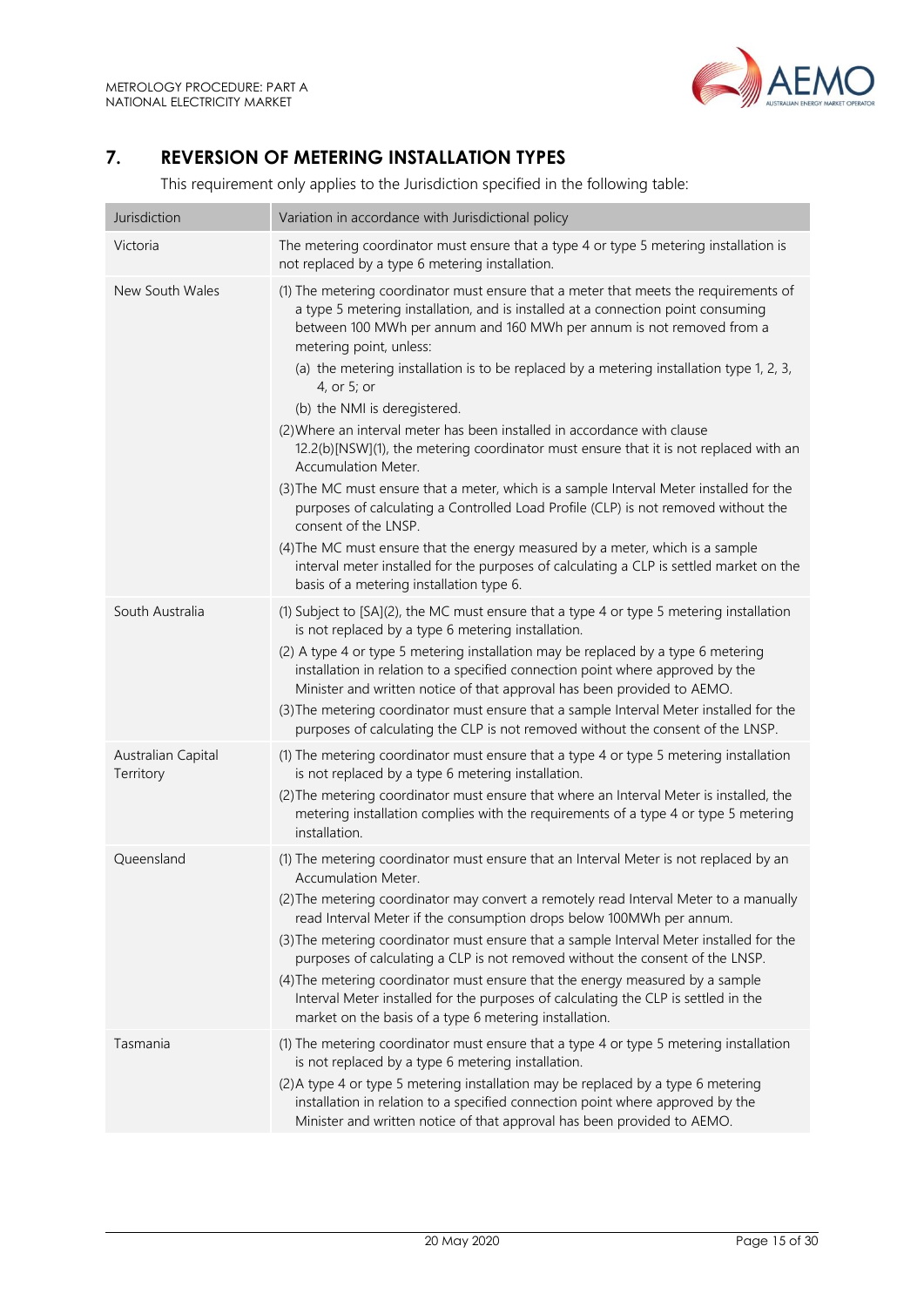

# <span id="page-15-0"></span>**8. ROUTINE TESTING AND INSPECTION OF METERING INSTALLATIONS**

- (a) Unless an MC has an Asset Management Strategy, *metering installations* must be tested and inspected in accordance with clause 7.9 and schedule 7.6 of the NER. Section 8 provides AEMO's guidelines in respect of a proposed Asset Management Strategy that the MC will need to take into consideration when seeking approval of an Asset Management Strategy.
- (b) An acceptable alternative testing practice or test plan for in-service *meter* performance must demonstrate compliance with *Australian Standard* "AS 1284.13: Electricity Metering inservice compliance testing".
- (c) Unless the MC has developed an alternative accuracy assessment method for type 5 and 6 *metering installations* that meets the intent of clauses S7.4.3.5 and S7.4.3.6 of the NER and is approved by AEMO, the overall *metering installation* error is calculated by the vector sum of the errors of each *metering installation* component, i.e.  $a + b + c$ .
	- $a = error of VT and wiring$
	- $b = error of CT and wiring$
	- c = error of *meter*
- (d) Where the MC is not testing and inspecting *metering installations* in accordance with clauses 7.9 and S7.6 of the NER (i.e. not time-based), the MC must include in its Asset Management Strategy an alternative inspection practice that meets the requirements of clause S7.6 of the NER.
- (e) The MC must provide a copy of the Asset Management Strategy to each relevant MP.
- (f) For those *meters* for which new or amended pattern approval has been received from the *National Measurement Institute* or, in the absence of pattern approval, new or amended type testing has been undertaken by a *NATA* accredited laboratory or a body recognised by *NATA* under the International Laboratory Accreditation Cooperation (ILAC) mutual recognition scheme, the MC must ensure that the Sample Test Plan stipulates that this population of *meter* is tested at least once in the first three years of being placed in service.

## <span id="page-15-1"></span>**9. INSTALLATION OF METER(S)**

### <span id="page-15-2"></span>**9.1. General Requirements**

The MC must use reasonable endeavours to ensure that, at the time of installation, a *metering installation* is:

- (a) protected against damage;
- (b) installed in such a way that it allows safe and unimpeded access to the End User or any person whose obligation it is to test, adjust, maintain, repair, or replace the *metering installation*, or to collect *metering data* from the *metering installation*; and
- (c) available to the End User or any person whose obligation it is to test, adjust, maintain, repair, or replace the *metering installation*, or to collect *metering data* from the *metering installation* via safe, convenient and unhindered access when it is not located at the Site.

### <span id="page-15-3"></span>**9.2. Type 4A Metering Installations Only**

The MC must ensure that when each *meter* of a type 4A *metering installation* is installed, it is checked such that it has the optical port, communications port and visual display located so that the optical port, communications port, or visual display can be readily accessed for Meter Reading.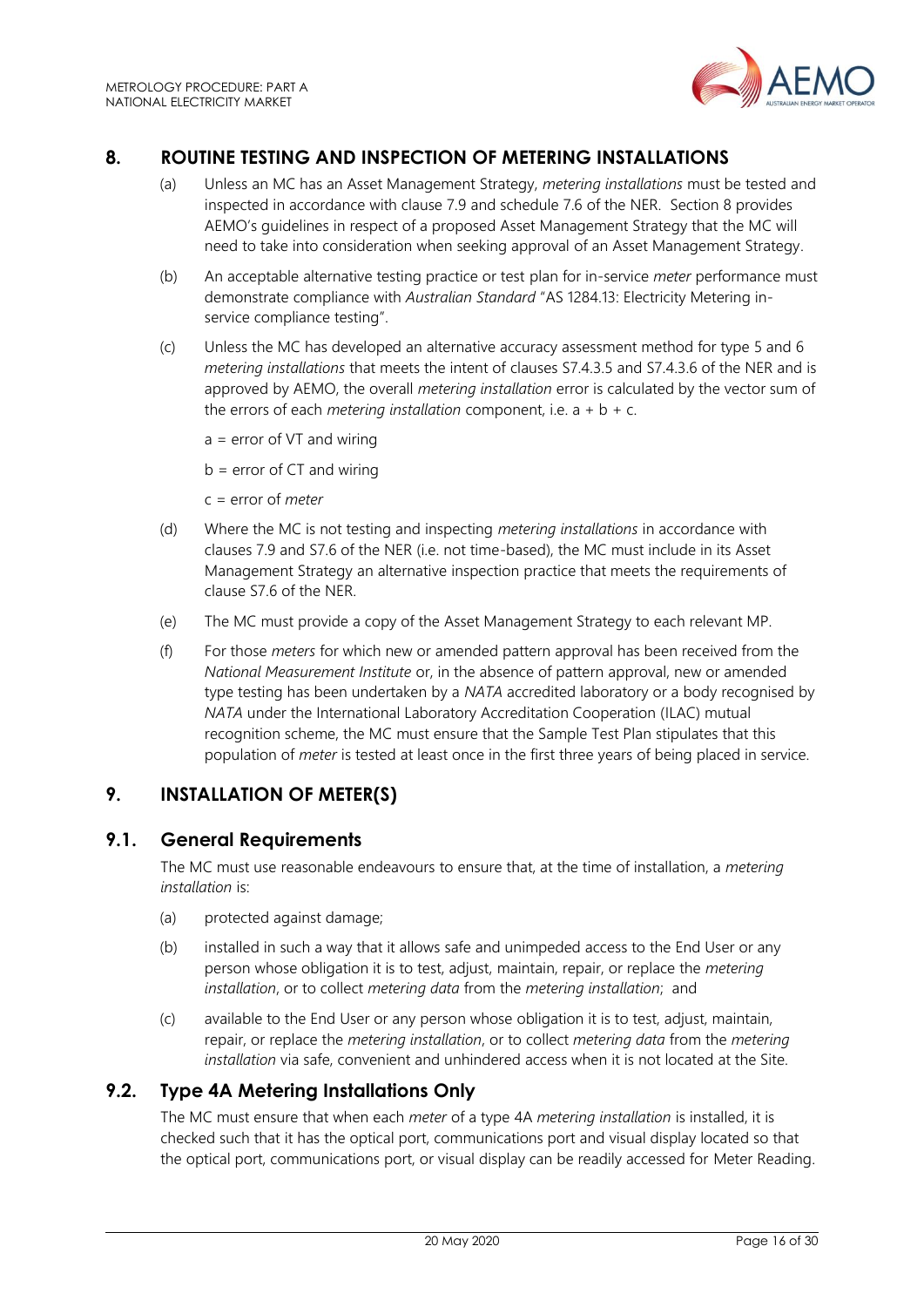# <span id="page-16-0"></span>**9.3. Queensland Only**

This requirement only applies to the Jurisdiction specified in the following table:

| Jurisdiction | Variation in accordance with Jurisdictional policy                                  |
|--------------|-------------------------------------------------------------------------------------|
| Queensland   | Complies with the Queensland Electricity Connection and Metering Manual, which each |
|              | LNSP must publish and update from time to time.                                     |

### <span id="page-16-1"></span>**10. METER CHURN**

#### <span id="page-16-2"></span>**10.1. Initiation of a Meter Churn**

The Current MC for a *metering installation* can initiate a Meter Churn at any time.

### <span id="page-16-3"></span>**10.2. Performance of a Meter Churn**

Only MPs with the appropriate accreditation can perform a Meter Churn.

#### <span id="page-16-4"></span>**10.3. Meter Churn Process**

When a Meter Churn is initiated, the MC must ensure:

- (a) Information is made available to any New MPB to facilitate the Meter Churn, which includes:
	- (i) The *NMI*;
	- (ii) The Site address;
	- (iii) The Meter Serial ID(s) of the *meter*(s) to be removed;
	- (iv) The names of the Current MPB and its Participant ID;
	- (v) The names of the Current MDP and its Participant ID;
	- (vi) The current *metering installation* type; and
	- (vii) Instructions on the required changes;
- (b) All Role assignments in MSATS for the *connection point* comply with the MSATS Procedures within 2 *business days* of the Meter Churn; and
- (c) The Start Date for any New Category B Metering Provider (MPB) or New MDP is the *meter* change date.

# <span id="page-16-5"></span>**11. DE-COMMISSIONING AND REMOVAL OF METERING EQUIPMENT AND NETWORK DEVICES**

#### <span id="page-16-6"></span>**11.1. Preliminary Requirements**

Before de-commissioning all or any part of an existing *metering installation*, including any *network device*, the MC must ensure that directions are provided to the MP undertaking the work to return the removed *meter* or *network device* to its owner within 10 *business days* unless otherwise agreed with the owner.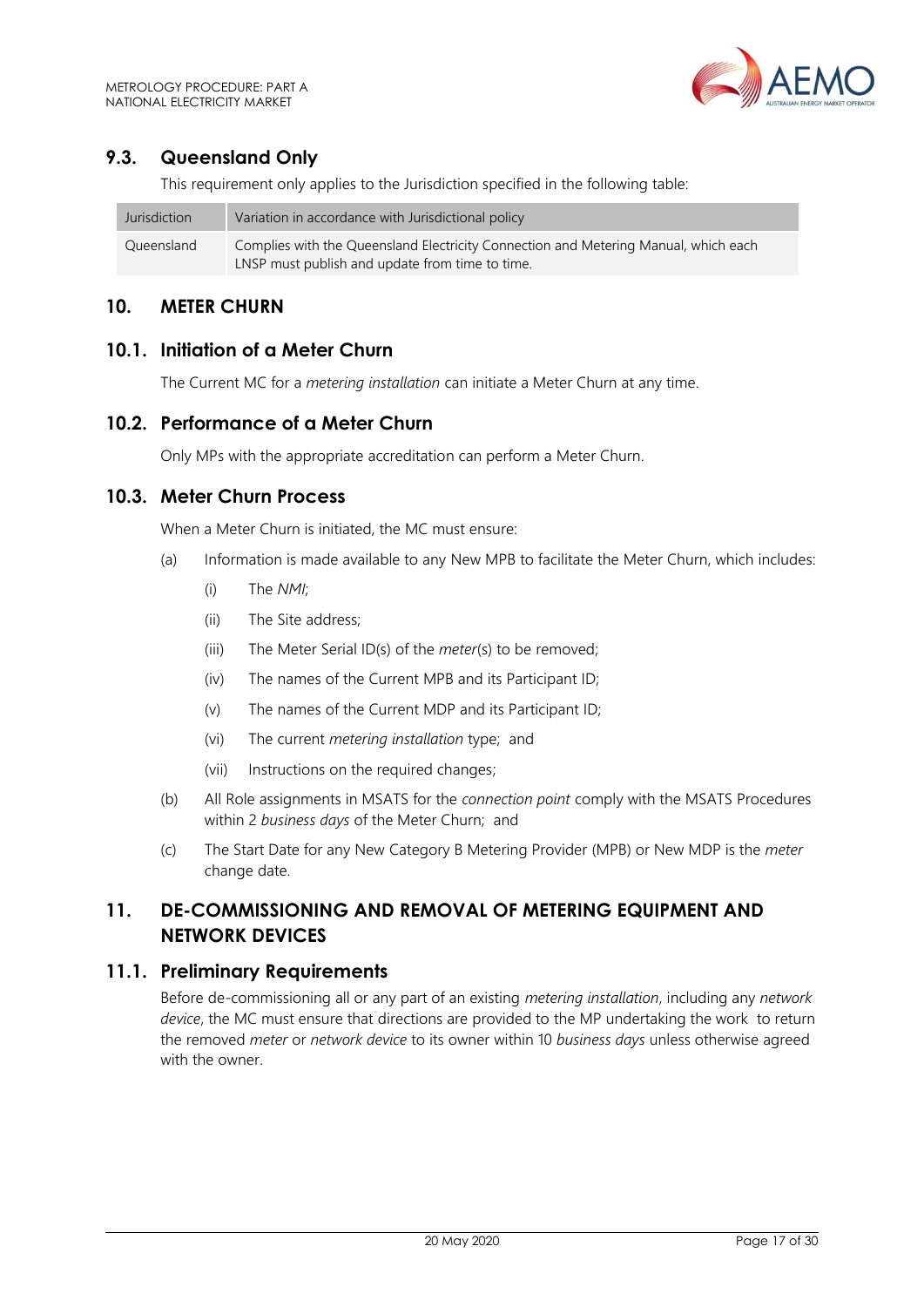

# <span id="page-17-0"></span>**11.2. Network Devices**

#### **11.2.1. Deemed Network Devices**

AEMO does not consider there to be any circumstances where it is necessary for AEMO to deem certain devices at or adjacent to a *metering installation* to be *network devices*, for the purposes of clause 7.8.6 of the NER.

#### **11.2.2. Obligations if Alterations to Metering Installations or Network Devices are Required**

- (a) Where an LNSP considers that an isolation or alteration is required to a *metering installation* to facilitate the installation, removal, or replacement of a *network device* at or near the *metering installation*, including the removal of any seal, the LNSP must:
	- (i) Agree the isolations or alterations with the affected MC and MP prior to the commencement of any alterations;
	- (ii) Ensure any work performed on the *metering installation* is undertaken by a suitably accredited MP; and
	- (iii) Ensure that the MC and MP are provided with details of the isolation or alteration, including any new seals.
- (b) Where a *network device* needs to be altered to accommodate a change to the *metering installation*, including the removal of any seal, the MC must ensure that the LNSP is provided with details of the isolation or alteration, including any new seals.

#### **11.2.3. Notifications following Network Device Removal without LNSP Consent**

If an MC arranges for the removal of a *network device* in accordance with clause 7.8.6(f) of the NER, the MC must, in addition to providing the notifications required by clause 7.8.6(g) of the NER. provide the following records in electronic format to the LNSP:

- (a) The type, asset number and serial number of the *network device* removed, the name of the *network device* owner, where those details are provided on the *network device* itself; and
- (b) The type, asset number and serial number of any additional *network device* that was not removed, the name of the *network device* owner of any other *network device* where those details are provided on the *network device* itself.

#### <span id="page-17-1"></span>**12. RESPONSIBILITY FOR METERING DATA SERVICES**

#### <span id="page-17-2"></span>**12.1. Metering Data Services**

- (a) The MC or FRMP (as applicable) must use MDP(s) for the provision of *metering data services* in accordance with clauses 7.3.2 and 7.8.1 of the NER.
- (b) The MC or AEMO (as applicable) must ensure that the calculation*,* Validation, Substitution and Estimation of *metering data*, where appropriate, is undertaken in accordance with Metrology Procedure: Part B.

#### <span id="page-17-3"></span>**12.2. Metering Data Collection**

- (a) For type 1, 2, 3, 4, 4A, 5 and 6 *metering installations,* an MC or AEMO (where applicable) must ensure that *metering data* is collected in accordance with the Service Level Procedure (MDP).
- (b) This requirement only applies to the Jurisdiction specified in the following table: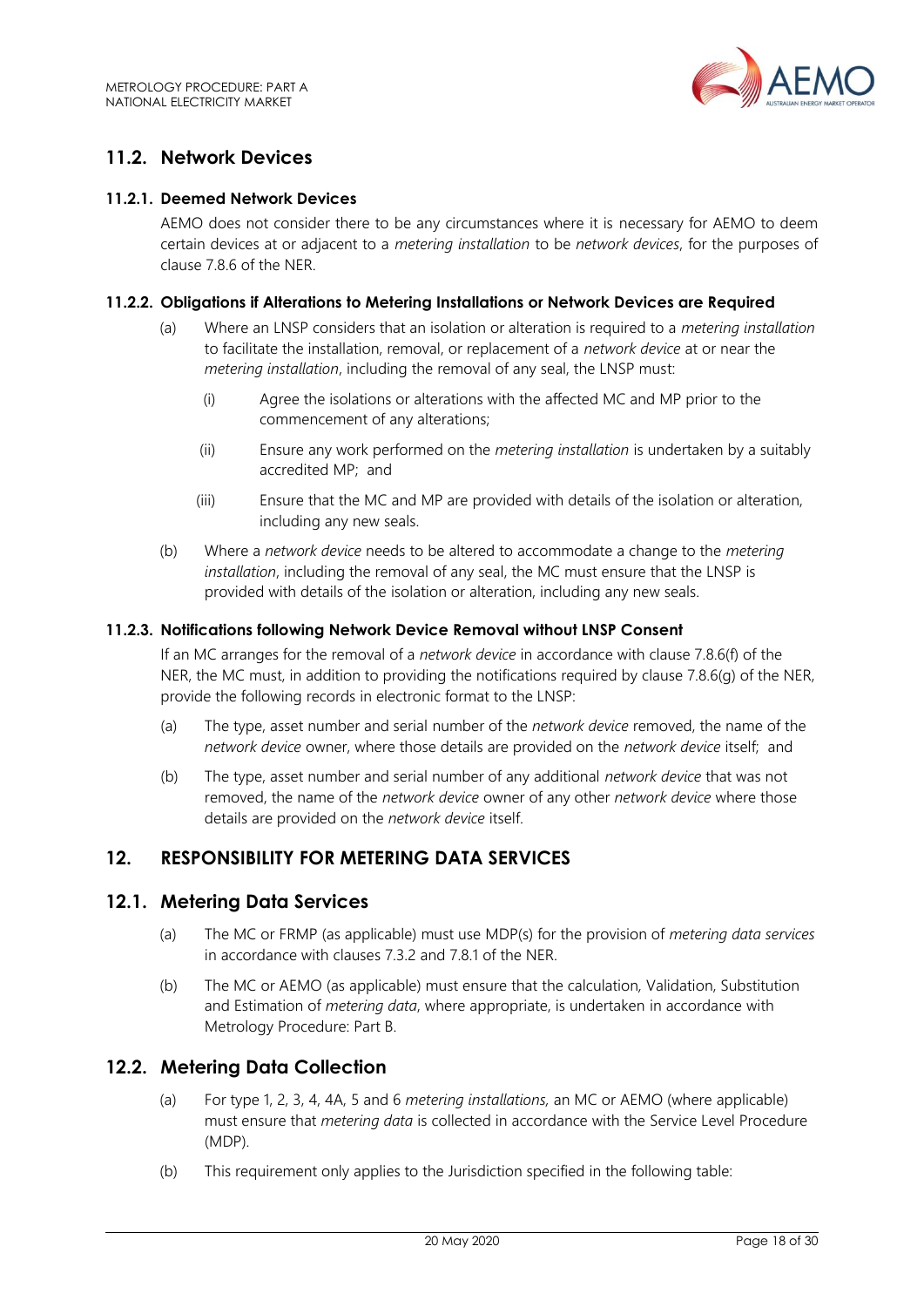

| Jurisdiction                    | Variation in accordance with Jurisdictional policy                                                                                                                                                                                                                                                                                                                                                                                                                                                                                                                                                                                                                                                                                                                                              |  |  |  |
|---------------------------------|-------------------------------------------------------------------------------------------------------------------------------------------------------------------------------------------------------------------------------------------------------------------------------------------------------------------------------------------------------------------------------------------------------------------------------------------------------------------------------------------------------------------------------------------------------------------------------------------------------------------------------------------------------------------------------------------------------------------------------------------------------------------------------------------------|--|--|--|
| Victoria                        | Subject to section 12.2(c)[Vic], the type 5 accumulation boundary is zero MWh<br>per annum.                                                                                                                                                                                                                                                                                                                                                                                                                                                                                                                                                                                                                                                                                                     |  |  |  |
| New South<br>Wales              | (1) Subject to section 7[NSW](4), the type 5 accumulation boundary is 100<br>MWh per annum.<br>(2) Subject to clause 7[NSW](4), where an Interval Meter has been installed in<br>accordance with clause [NSW](1), it may be read as a metering installation<br>type 5 at any time.<br>(3) Where an Interval Meter has been installed, the metering coordinator<br>must ensure that the reading of that Interval Meter may only be changed<br>from being read as a <i>metering installation</i> type 5 to being read as a<br>metering installation type 6 when:<br>(a) a transfer of the customer to a New Retailer has been effected; or<br>(b) the Interval Meter has been read as a metering installation type 5 for a<br>period of at least 12 contiguous months with the existing retailer. |  |  |  |
| South Australia                 | (1) The type 5 accumulation boundary is zero MWh per annum.<br>(2) The metering coordinator must ensure that the energy consumed and<br>measured by a sample Interval Meter installed for the purposes of<br>calculating the CLP, is settled in the market on the basis of a type 6<br>metering installation.                                                                                                                                                                                                                                                                                                                                                                                                                                                                                   |  |  |  |
| Australian<br>Capital Territory | (1) In accordance with section $7[ACT](2)$ , the type 5 accumulation boundary is<br>100 MWh per annum.<br>(2) If an Interval Meter has been installed for sites where the type 5<br>accumulation boundary is less than 100 MWh per annum, it may be read<br>as a <i>metering installation</i> type 5 at any time.                                                                                                                                                                                                                                                                                                                                                                                                                                                                               |  |  |  |
| Oueensland                      | The type 5 accumulation boundary is 750 MWh per annum.                                                                                                                                                                                                                                                                                                                                                                                                                                                                                                                                                                                                                                                                                                                                          |  |  |  |

## (c) This requirement only applies to the Jurisdiction specified in the following table:

| Jurisdiction                    | Variation in accordance with Jurisdictional policy                                                                                                                                                                                                               |  |  |
|---------------------------------|------------------------------------------------------------------------------------------------------------------------------------------------------------------------------------------------------------------------------------------------------------------|--|--|
| Victoria                        | Section 12.2(b)[Vic] and 12.2(f) do not apply to type 5 metering installations<br>installed on or after 27 February 2005. For type 5 metering installations<br>installed on or after 27 February 2005, the type 5 accumulation boundary is<br>160 MWh per annum. |  |  |
| Australian<br>Capital Territory | Clause 3.4.6 does not apply to type 5 metering installations with consumption<br>less than is specified in clause 12.2(b)[ACT](1) where that metering installation<br>is being read as a type 6.                                                                 |  |  |

#### (d) This requirement only applies to the Jurisdiction specified in the following table:

| Variation in accordance with Jurisdictional policy<br>Jurisdiction |                                                                                                                                                                                                                                                                                                                                                                                                               |  |  |
|--------------------------------------------------------------------|---------------------------------------------------------------------------------------------------------------------------------------------------------------------------------------------------------------------------------------------------------------------------------------------------------------------------------------------------------------------------------------------------------------|--|--|
| Victoria                                                           | During the period in which the metering coordinator is not required to collect<br>interval energy data from any type 5 metering installation because of the<br>operation of clause 12.2(c)[Vic], if it does not collect interval energy data from<br>that metering installation, it must collect accumulation energy data from that<br>metering installation as if it were a type 6 metering installation.    |  |  |
| Australian<br>Capital Territory                                    | During the period in which the metering coordinator is not required to collect<br>interval energy data from any type 5 metering installation because of the<br>operation of clause 12.2(b)[ACT](2), if it does not collect interval energy data<br>from that metering installation, it must collect accumulation energy data from<br>that metering installation as if it were a type 6 metering installation. |  |  |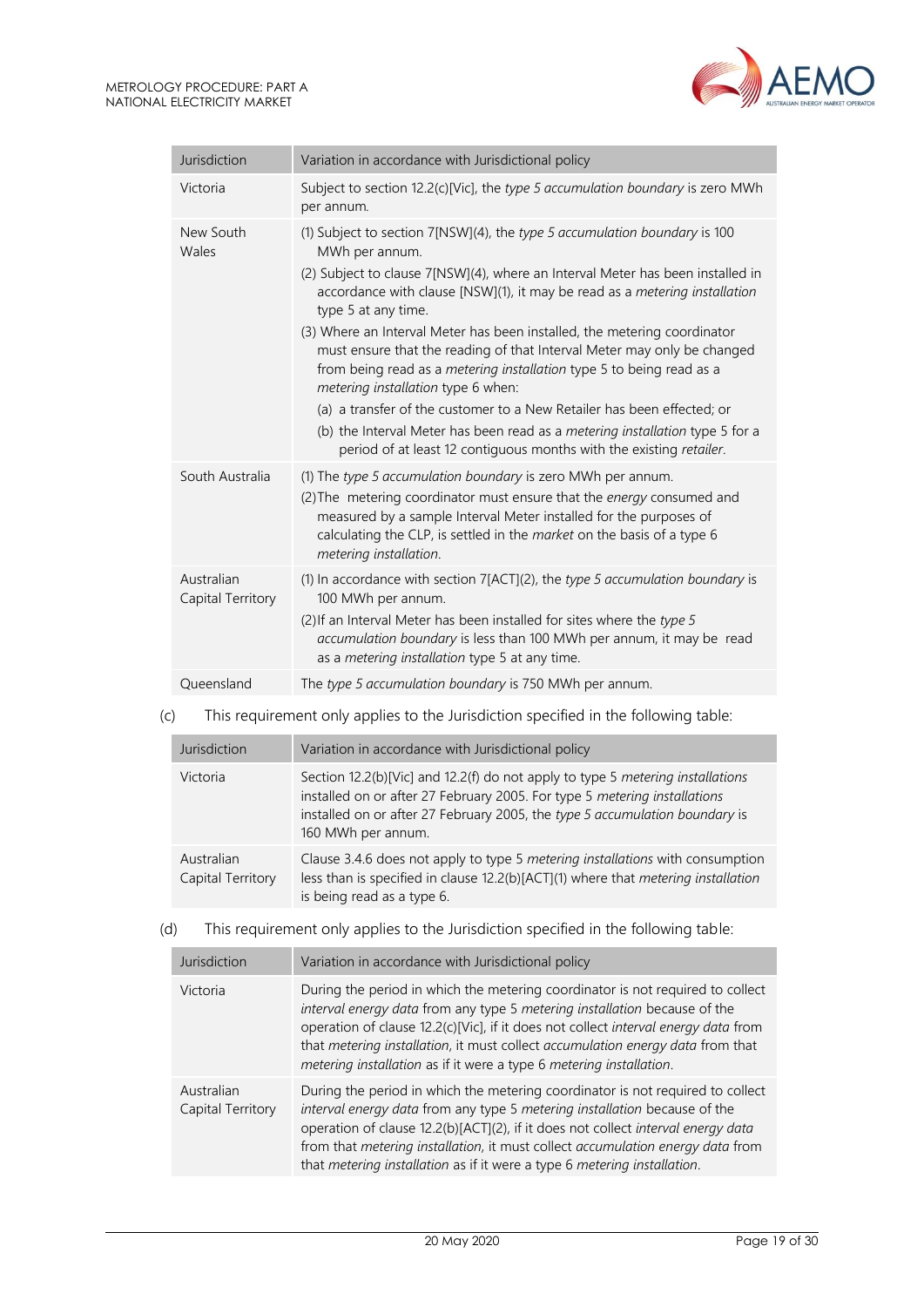

|     | Jurisdiction                                                                                                                                                                                                                                                                                                                               | Variation in accordance with Jurisdictional policy                                                                                                                                                                                                                                                                                                                                                                                                                                                                                                                                                                                                                                                                                                                                                                                                                                                                                                                                                                                                                                                                                                                                                                                                                               |  |  |
|-----|--------------------------------------------------------------------------------------------------------------------------------------------------------------------------------------------------------------------------------------------------------------------------------------------------------------------------------------------|----------------------------------------------------------------------------------------------------------------------------------------------------------------------------------------------------------------------------------------------------------------------------------------------------------------------------------------------------------------------------------------------------------------------------------------------------------------------------------------------------------------------------------------------------------------------------------------------------------------------------------------------------------------------------------------------------------------------------------------------------------------------------------------------------------------------------------------------------------------------------------------------------------------------------------------------------------------------------------------------------------------------------------------------------------------------------------------------------------------------------------------------------------------------------------------------------------------------------------------------------------------------------------|--|--|
|     | Queensland                                                                                                                                                                                                                                                                                                                                 | (1) An Interval Meter installed at a connection point where the flow of<br>electricity is less than 100MWh per annum will be read as an Accumulation<br>Meter unless the metering installation is classified as types 1 to 4.<br>(2) Subject to (3), an Interval Meter installed for a Queensland Market<br>Customer where the flow of electricity is greater than or equal to 100 MWh<br>per annum must be read as a remotely read Interval Meter.<br>(3) Notwithstanding (2), an Interval Meter installed where the flow of<br>electricity is greater than or equal to 100 MWh per annum and where the<br>connection point has never had an customer with a negotiated retail<br>contract will be read as an Accumulation Meter by the metering data<br>provider.<br>(4) Once interval metering data is transferred to AEMO, the Interval Meter<br>must continue to be read as an Interval Meter unless the NMI is<br>reclassified from a NMI equal to or greater than 100 MWh per annum to a<br>NMI less than 100 MWh per annum, in which case the Interval Meter may<br>be read as an Accumulation Meter.<br>(5) A LNSP is permitted to read the metering installation for its own purpose<br>provided the reading schedule is coordinated with the metering<br>coordinator. |  |  |
| (f) |                                                                                                                                                                                                                                                                                                                                            | Subject to the dates specified in clause 13.2(c)[Vic], for type 5 metering installations<br>(excluding sample profile meters for the purposes of developing the CLPs in accordance<br>with section 13.3 of Metrology Procedure: Part B), the MC must:                                                                                                                                                                                                                                                                                                                                                                                                                                                                                                                                                                                                                                                                                                                                                                                                                                                                                                                                                                                                                            |  |  |
|     | (i)                                                                                                                                                                                                                                                                                                                                        | Ensure that interval metering data is collected from a metering installation in<br>accordance with the Service Level Procedure (MDP); and                                                                                                                                                                                                                                                                                                                                                                                                                                                                                                                                                                                                                                                                                                                                                                                                                                                                                                                                                                                                                                                                                                                                        |  |  |
|     | (ii)                                                                                                                                                                                                                                                                                                                                       | Use reasonable endeavours to ensure that interval metering data is collected from<br>every type 5 metering installation once every three months and that this metering<br>data is transferred to the metering data services database.                                                                                                                                                                                                                                                                                                                                                                                                                                                                                                                                                                                                                                                                                                                                                                                                                                                                                                                                                                                                                                            |  |  |
| (g) |                                                                                                                                                                                                                                                                                                                                            | For type 6 metering installations, the MC must:                                                                                                                                                                                                                                                                                                                                                                                                                                                                                                                                                                                                                                                                                                                                                                                                                                                                                                                                                                                                                                                                                                                                                                                                                                  |  |  |
|     | (i)                                                                                                                                                                                                                                                                                                                                        | Ensure that accumulated energy data is collected from metering installations in<br>accordance with the Service Level Procedure (MDP); and                                                                                                                                                                                                                                                                                                                                                                                                                                                                                                                                                                                                                                                                                                                                                                                                                                                                                                                                                                                                                                                                                                                                        |  |  |
|     | (ii)                                                                                                                                                                                                                                                                                                                                       | Use reasonable endeavours to ensure that accumulated energy data is collected<br>from every type 6 metering installation once every three months and that this<br>metering data is transferred to the metering data services database.                                                                                                                                                                                                                                                                                                                                                                                                                                                                                                                                                                                                                                                                                                                                                                                                                                                                                                                                                                                                                                           |  |  |
| (h) | An MC must use reasonable endeavours to ensure that energy data is collected from a type<br>4A, 5 or 6 metering installation and transferred to the relevant metering data services<br>database no more than two business days prior to, or two business days subsequent to, the<br>Scheduled Reading Date for that metering installation. |                                                                                                                                                                                                                                                                                                                                                                                                                                                                                                                                                                                                                                                                                                                                                                                                                                                                                                                                                                                                                                                                                                                                                                                                                                                                                  |  |  |
| (i) |                                                                                                                                                                                                                                                                                                                                            | This requirement only applies to the Jurisdiction specified in the following table:                                                                                                                                                                                                                                                                                                                                                                                                                                                                                                                                                                                                                                                                                                                                                                                                                                                                                                                                                                                                                                                                                                                                                                                              |  |  |
|     | Jurisdiction                                                                                                                                                                                                                                                                                                                               | Variation in accordance with Jurisdictional policy                                                                                                                                                                                                                                                                                                                                                                                                                                                                                                                                                                                                                                                                                                                                                                                                                                                                                                                                                                                                                                                                                                                                                                                                                               |  |  |

#### (e) This requirement only applies to the Jurisdiction specified in the following table:

|                | to the relevant <i>metering data services</i> earlier than 2 business days prior to the                                          |  |  |
|----------------|----------------------------------------------------------------------------------------------------------------------------------|--|--|
|                | scheduled reading date for that metering installation.                                                                           |  |  |
|                | Note: The effective date of this Jurisdictional provision is 1 July 2009. The review date of this Jurisdictional provision is 31 |  |  |
| December 2017. |                                                                                                                                  |  |  |

collecting *energy data* from a type 5 *metering installation* and transferring that data

Victoria Nothing in section 12.2(h) prevents the metering coordinator from additionally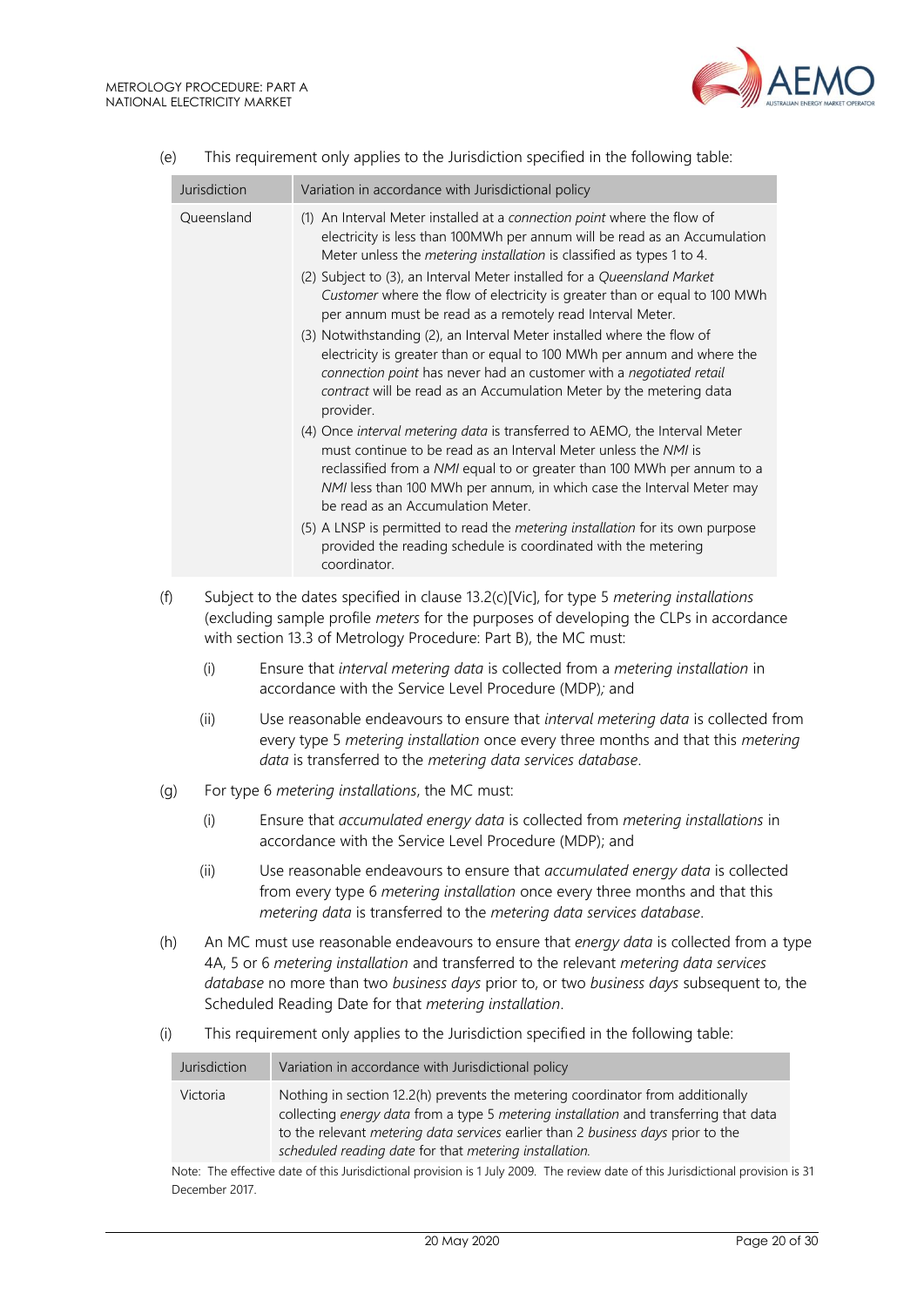

(j) For *metering installations* that do not have *remote acquisition*, and where an MC is not a Transmission Network Service Provider (TNSP), the MC must use reasonable endeavours to ensure that each *metering installation* is read at least every three months, and the Meter Reading frequency is agreed with the FRMP.

## <span id="page-20-0"></span>**12.3. Metering Data Storage**

- (a) The MDP must provide a *metering data services database* containing *metering data* in accordance with clause 7.10.1 of the NER.
- (b) The Load Tables, Inventory Tables and On/Off Tables for type 7 *metering installations* must be stored within the *metering data services database*.

#### <span id="page-20-1"></span>**12.4. Access to Metering Data**

- (a) Access to *metering data* must be provided in accordance with clause 7.15.5 of the NER and the Service Level Procedure (MDP).
- (b) This requirement only applies to the Jurisdiction specified in the following table:

| Jurisdiction | Variation in accordance with Jurisdictional policy                                                                                                                                                                                                                                                                                                                               |
|--------------|----------------------------------------------------------------------------------------------------------------------------------------------------------------------------------------------------------------------------------------------------------------------------------------------------------------------------------------------------------------------------------|
| Victoria     | Despite section 12.4(a), where <i>metering data</i> for a type 5 <i>metering installation</i> is<br>collected more frequently than required under clause 12.2(h) (as allowed under<br>section 12.2(i)[Vic]) access to metering data need not be provided until 5pm on the<br>second business day after the next scheduled reading date for that metering<br><i>installation.</i> |

Note: The effective date of this Jurisdictional provision is 1 July 2009. The review date of this Jurisdictional provision is 31 December 2017.

- (c) The MC must ensure that *metering data* from the following is transferred to AEMO:
	- (i) *Interval metering data* for *first-tier loads*, including First-Tier Controlled Loads *calculated metering data* for *first-tier loads*; and
	- (ii) *Accumulated metering data* for First-Tier Controlled Loads in New South Wales and Queensland.
- (d) The MC must notify *AEMO* of the *interval metering data* for *first-tier loads* that are to be transferred to AEMO.

# <span id="page-20-2"></span>**12.5. Verification of Metering Data for whole current Small Customer Metering Installations, Type 4A, 5, 6 and 7 Metering Installations**

To facilitate the verification of *metering data* for whole current *small customer metering installations*, and type 4A, 5, 6 and 7 *metering installations*:

- (a) Each MC must ensure that a Sample Test Plan is established and maintained in accordance with *Australian Standards* "AS 1199: Sampling procedures for inspection by attributes – Sampling schemes indexed by Acceptance Quality Limit (AQL) for lot-by-lot inspection".
- (b) Each MC must ensure that the Sample Test Plan is set at General Inspection Level II and initially selected to be a normal inspection sample size using an AQL of 1.5.
- (c) A test sample is deemed to have passed the verification test when the *metering data* stored in the *metering data services database* is consistent with the *energy data* stored in the *metering installation*. If the *metering data* stored in the *metering data services database* does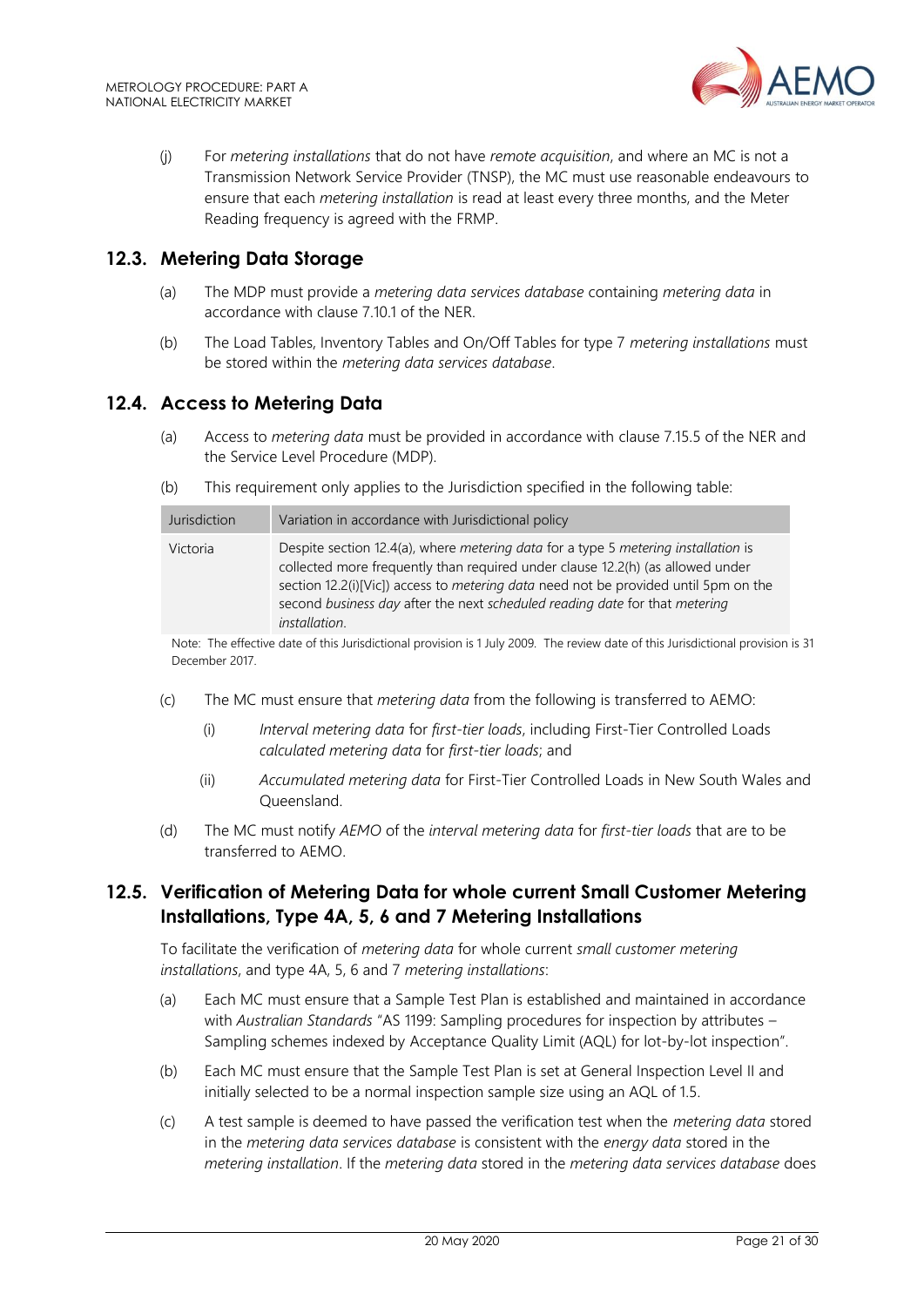

not match the energy data stored in the *metering installation*, then the test sample is deemed to have failed the verification test and must be rectified.

- (d) Each MC must ensure the following steps are taken after each round of verification:
	- (i) If the Sample Test Plan passes the acceptance number (Ac) criteria at a normal inspection sample size, continue to test using the normal inspection sample size for the next round.
	- (ii) If the Sample Test Plan fails the acceptance number (Ac) criteria at a normal inspection sample size, switch to a tightened inspection sample size for the next two rounds. If the two consecutive rounds pass, then on the third round switch back to a normal inspection sample size.
	- (iii) If the Sample Test Plan fails the acceptance number (Ac) criteria for two consecutive rounds, then all metering installations will need to be verified.
- (e) Verification tests must be conducted in accordance with the Sample Test Plan, at least once every 12 months.
- (f) If there is an inconsistency between the *energy data* held in a *metering installation* and the *metering data* held in the *metering data services database*, the *energy data* in the *metering installation* is to be taken as prima facie evidence of the amount of electricity supplied to that *metering point*, except if the *meter* or components of the *metering installation* are found to be not compliant with the NER.
- (g) The *calculated metering data* stored in a *metering data services database* for a *NMI* is consistent with the Physical Inventory if the error associated with calculating the *energy* value for the sample, that is:
	- n  $\Sigma$ (Agreed *load* per Unmetered Device type as per Load Table)<sup>i</sup> \*
- $i = 1$ (Actual number of Unmetered Device types in the sample geographic area)<sup>i</sup>

- 1

n (Agreed *load* per Unmetered Device type as per Load Table)i \*

 $\Sigma$ (Number of Unmetered Device types in the sample geographic area as per Inventory Table)

 $i = 1$ i

#### where:  $i =$  Unmetered Device type

is within  $\pm$  2.0%. Where the existing error is greater than  $\pm$  2.0% a date for reaching an error level within  $\pm$  2.0% and a transition plan to reach that error level must be determined by AEMO in consultation with the relevant MC and affected *Registered Participants*.

(h) If there is an inconsistency between the Inventory Table held in a *metering data services database* for a type 7 *metering installation* and the Physical Inventory, the Physical Inventory is to be taken as prima facie evidence of the actual number of Unmetered Devices.

# <span id="page-21-0"></span>**12.6. Metering Installation Type 7 – Sample Testing**

- (a) For the purposes of sample testing type 7 *metering installations*, the MC must ensure that the sample size is determined using Table 3.8. The sample is to be selected from Unmetered Devices in the Inventory Table for an MC.
- (b) The MC must ensure that the sample size for the first two Validation tests is based on a 'normal' sample size indicated in Table 3.8.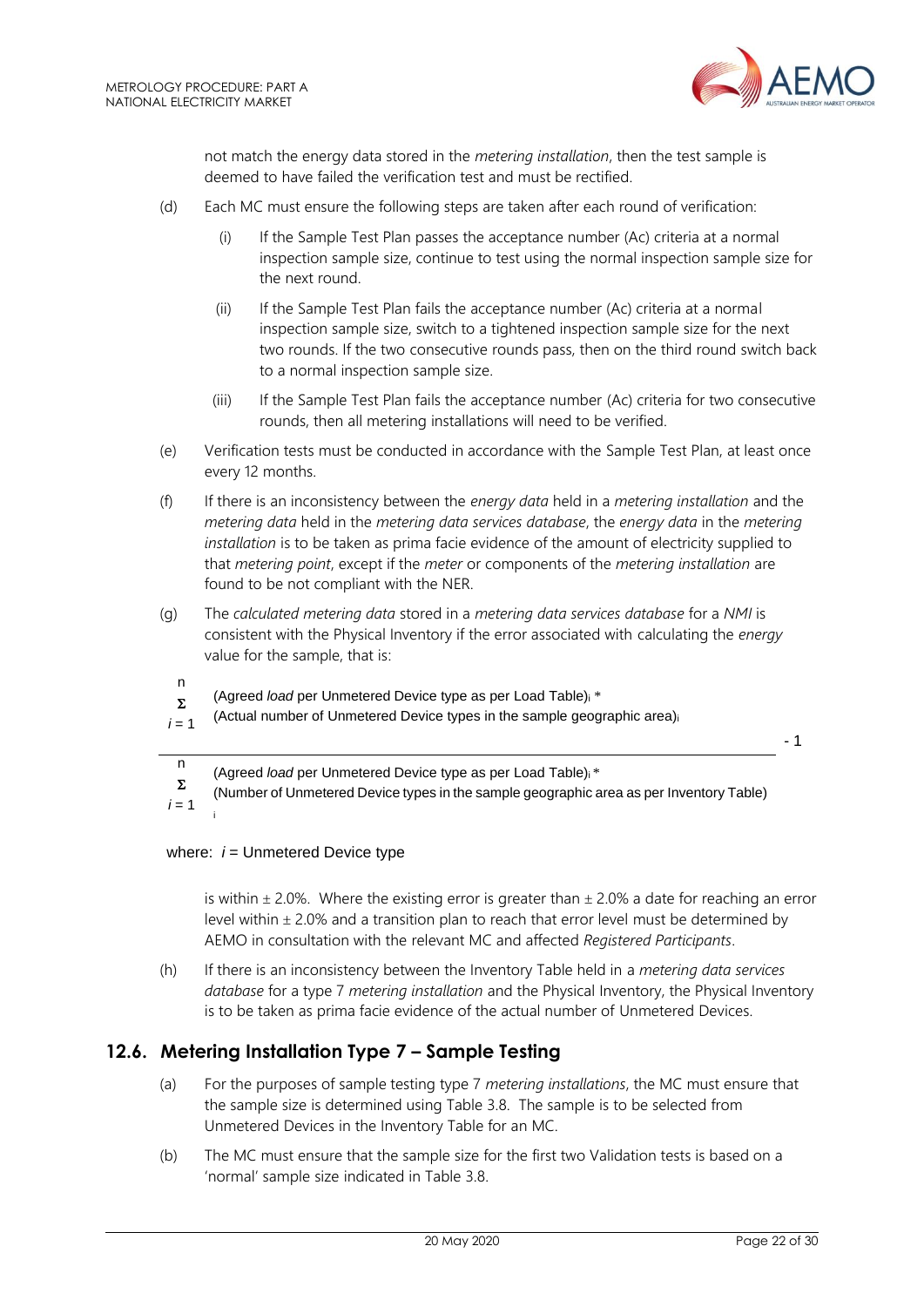

| Number of Unmetered Devices in | Sample Size    |                |           |
|--------------------------------|----------------|----------------|-----------|
| Inventory Table                | Reduced        | Normal         | Tightened |
| $2$ to $8$                     | $\overline{c}$ | $\overline{2}$ | 3         |
| 9 to 15                        | $\overline{c}$ | 3              | 5         |
| 16 to 25                       | 3              | 5              | 8         |
| 26 to 50                       | 5              | 8              | 13        |
| 51 to 90                       | 5              | 13             | 20        |
| 91 to 150                      | 8              | 20             | 32        |
| 151 to 280                     | 13             | 32             | 50        |
| 281 to 500                     | 20             | 50             | 80        |
| 501 to 1200                    | 32             | 80             | 125       |
| 1201 to 3200                   | 50             | 125            | 200       |
| 3201 to 10000                  | 80             | 200            | 315       |
| 10001 to 35000                 | 125            | 315            | 500       |
| 35001 to 150000                | 200            | 500            | 800       |
| 150001 to 500000               | 315            | 800            | 1250      |
| 500001 to over                 | 500            | 1250           | 2000      |

## **Table 3.8** - **Unmetered Devices in Inventory Table**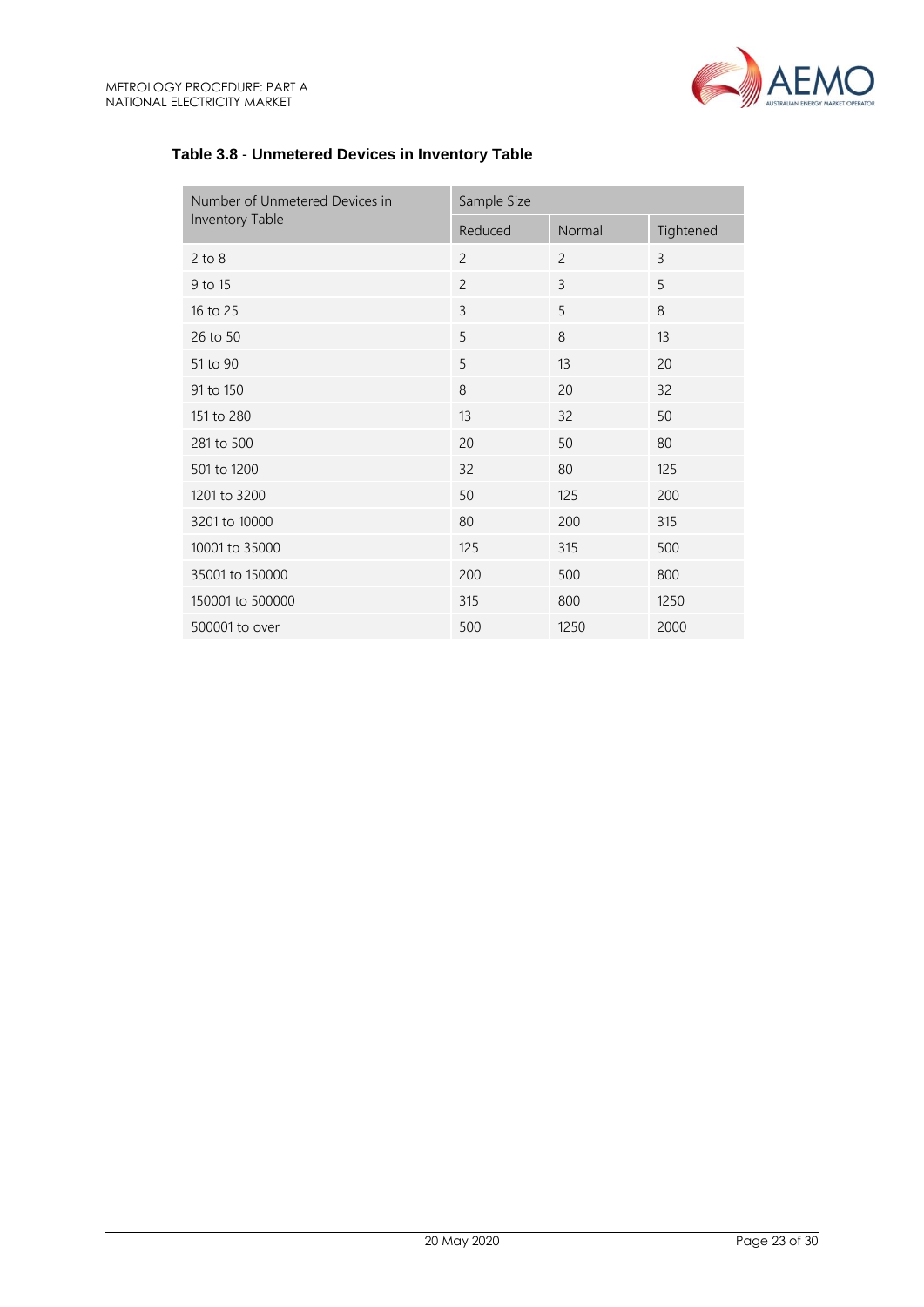

(c) The MC must ensure that the sample size for subsequent Validation tests is based on the following:



- (d) The MC must select sample Unmetered Devices for a Validation test from random geographic areas depending on the sample size. The selection of the geographic area must be such that each Unmetered Device has an equal chance of being included in the sample.
- (e) The MC must ensure that the Validation test is conducted at least once every six months, commencing from the first Validation test.
- (f) Should the results of two consecutive Validation tests, based on a reduced sample size, be within the accuracy requirements for that test, the MC must ensure that the next Validation test is conducted at least once every 12 months.

# <span id="page-23-0"></span>**12.7. Request for Test of Calculated Metering Data**

- (a) If requested to test a type 7 *metering installation* by a *Registered Participant* under clause 7.9.1 of the NER, the MC or AEMO (as applicable) must:
	- (i) arrange to test that the *calculated metering data* stored in the *metering data services database* reflects the Physical Inventory for the type 7 *metering installation*;
	- (ii) use reasonable endeavours to conduct the test within 15 *business days* of the request; and
	- (iii) prior to any test being undertaken, provide an estimate of costs associated with the test.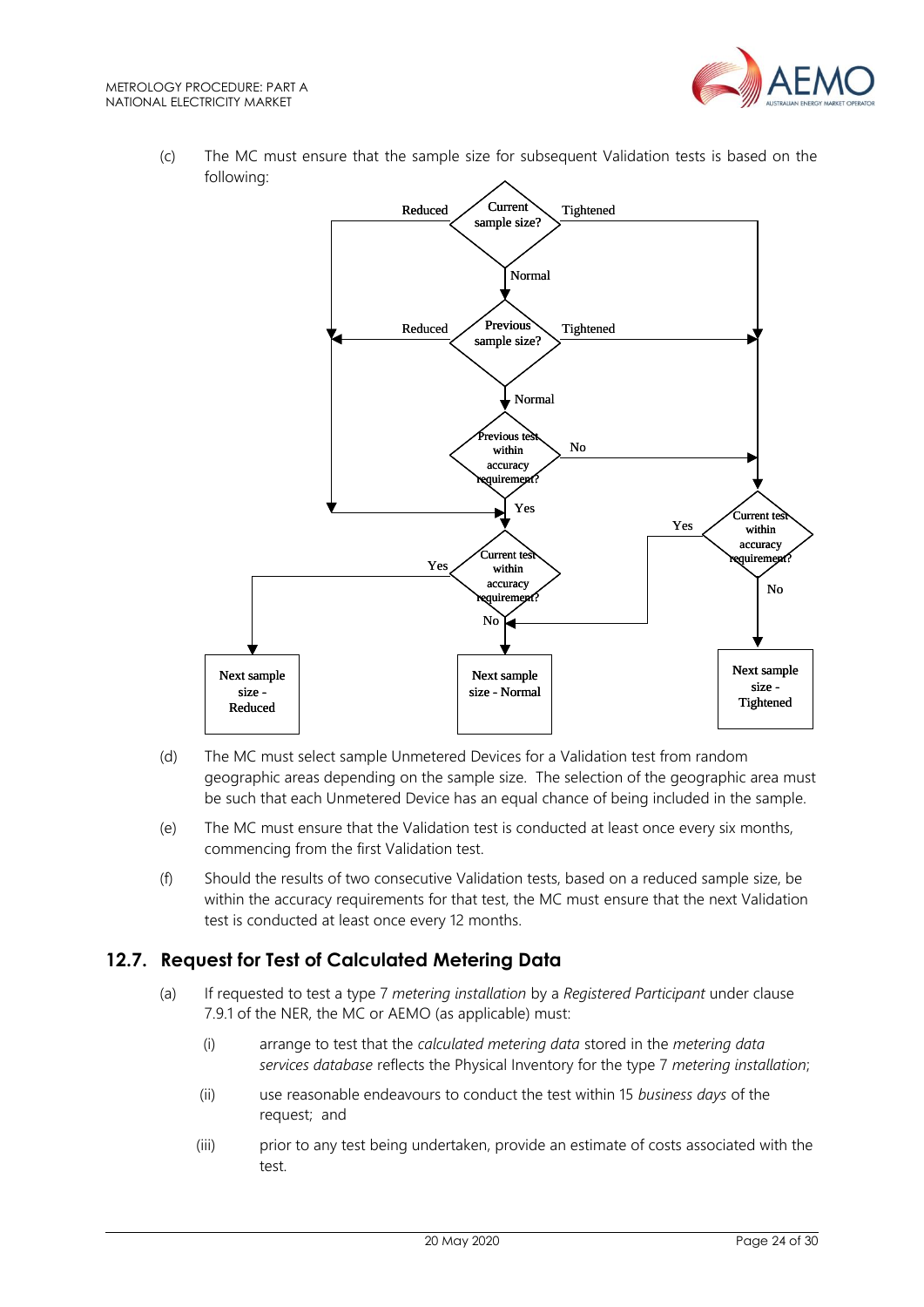

(b) Where there is a discrepancy between the Inventory Table held in the *metering data services database* for a type 7 *metering installation* and the Physical Inventory, the Physical Inventory is to be taken as prima facie evidence of the actual number of Unmetered Devices.

# <span id="page-24-0"></span>**12.8. AEMO's Metering Data Obligations**

#### **12.8.1. Substitutions**

Where *metering data* has been Substituted, AEMO must advise affected *Registered Participants* at the same time as that *metering data* is sent to *Market Participants* for *settlements*.

#### **12.8.2. Load Profiling**

(a) This requirement only applies to the Jurisdiction specified in the following table:

| Jurisdiction                                          | Variation in accordance with Jurisdictional policy                                                                                                                                                                                                                                                                                                                                                                                                                                                                                              |
|-------------------------------------------------------|-------------------------------------------------------------------------------------------------------------------------------------------------------------------------------------------------------------------------------------------------------------------------------------------------------------------------------------------------------------------------------------------------------------------------------------------------------------------------------------------------------------------------------------------------|
| New South<br>Wales,<br>South Australia,<br>Queensland | AEMO must prepare a CLP for each relevant Profile Area in accordance with<br>sections 11.4 and 11.5 of Metrology Procedure Part B apply the CLP(s) by<br>Profile Area to the consumption energy data from the applicable first tier<br>controlled load Accumulation Meters and from the applicable SecondTier<br>Controlled Load type 6 metering installations in accordance sections 11.4 and<br>11.5 of Metrology Procedure Part B to produce interval metering data.<br>This requirement does not apply to Ergon Energy's distribution area. |

- (b) AEMO must prepare a Net System Load Profile (NSLP) by each Profile Area in accordance with section 15 of Metrology Procedure: Part B and apply it by Profile Area to the *metering data* from type 6 *metering installations* to produce *interval metering data* for type 6 *metering installations*.
- (c) This requirement only applies to the Jurisdiction specified in the following table:

| Jurisdiction                                                                              | Variation in accordance with Jurisdictional policy                                                                                                                                   |
|-------------------------------------------------------------------------------------------|--------------------------------------------------------------------------------------------------------------------------------------------------------------------------------------|
| New South<br>Wales.<br>Queensland,<br>South Australia,<br>Australian<br>Capital Territory | AEMO must enable the transfer to AEMO of parameters for the calculation of<br>a weekly load scaling factor, which represents the estimated data for First-<br>Tier Controlled Loads. |

# <span id="page-24-1"></span>**13. EMERGENCY PRIORITY PROCEDURES**

### <span id="page-24-2"></span>**13.1. Criteria for determining Emergency Condition**

While AEMO does not intend to restrict LNSPs and MCs from agreeing on a definition of 'emergency condition' in their service agreements, the definition must take into consideration the following criteria:

- (a) Unplanned disruption to power supply to one or more Sites, regardless of duration.
- (b) Risk of environmental damage, injury or fatality to any person from *distribution network* equipment due to their proximity to that equipment.
- (c) Potential for or the presence of risk to public safety.
- (d) Mandatory restriction of power supply.
- (e) Disruption to communications network used in the delivery of *metering data.*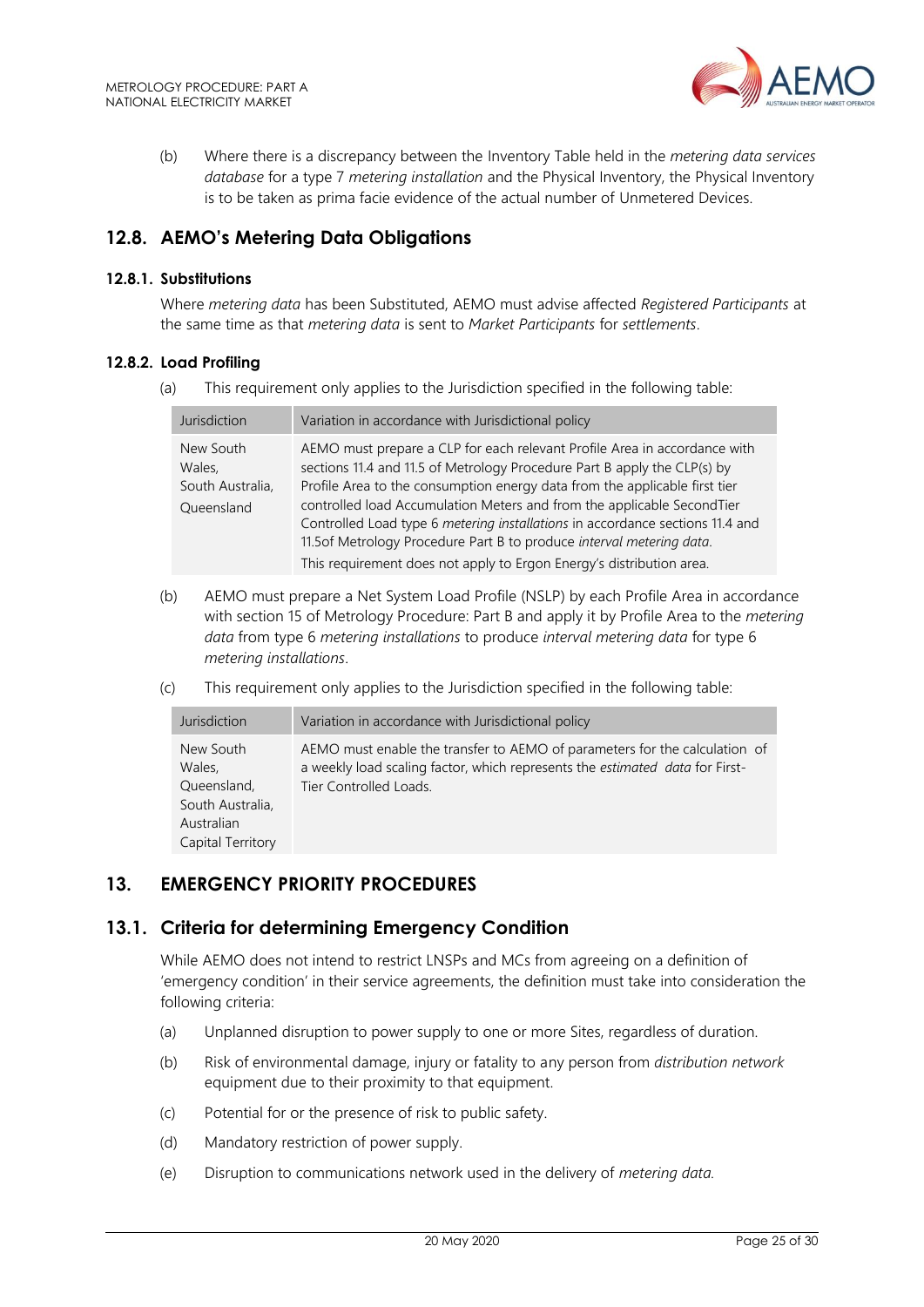

(f) Operational difficulties due to acts of nature, such as flooding and cyclones.

## <span id="page-25-0"></span>**13.2. Metering Installations Affected**

- (a) LNSPs and MCs may adopt different definitions of 'emergency condition' where Accumulation Meters are situated and where Interval Meters are situated.
- (b) In no circumstances will type 7 *metering installations* be affected by an 'emergency condition'.

## <span id="page-25-1"></span>**13.3. Prioritisation of Services by MC in Emergency Condition**

LNSPs may prioritise the delivery of services from MCs by agreement provided that those services that are required for safety purposes, such as *disconnection* or *reconnection* must be prioritised over those services that are required solely for commercial reasons.

#### <span id="page-25-2"></span>**13.4. Other Laws Prevail**

- (a) Nothing in section 13, or in a services agreement between an LNSP and MC, overrides any requirement to comply with the NER or any other law relating to the safety of any person, property or the environment.
- (b) Whilst an MC may agree to supply services to an LNSP related to an emergency condition, the MC is not able to contract out of its obligations in the NER through that agreement.

# <span id="page-25-3"></span>**14. SHARED FUSE ARRANGEMENTS**

- (a) Local Network Service Providers (LNSPs) must identify, record, and maintain Shared Fuse Arrangements through the Shared Isolation Point Flag in MSATS for every *connection point* that is part of each specific Shared fFuse Arrangement, as specified in the NER and the MSATS Procedures.
- (b) Financially ResposibleResponsible Market Participants (FRMPs) and Metering Coordinators (MCs) must notify the Local Network Service Providers (LNSPs) of any new Shared Fuse Arrangements or any changes to existing Shared Fuse ArrangmenetsArrangements for the *connection points* relevant to them,Arrangements as specified in the NER and the MSATS Procedures.
- (c) Participants may access existing *connection points'* Shared Fuse Arrangements information that is available in the MSATS Standing Data as specified in the MSATS Procedures. Shared Fuse Arrangements for *connection points* are stored in the Shared Isolation Point Flag field in MSATS which is discoverable thourghthrough NMI Discovery in MSATS.

(d) The following diagrams show the correct use of Shared Isolation Point Flags: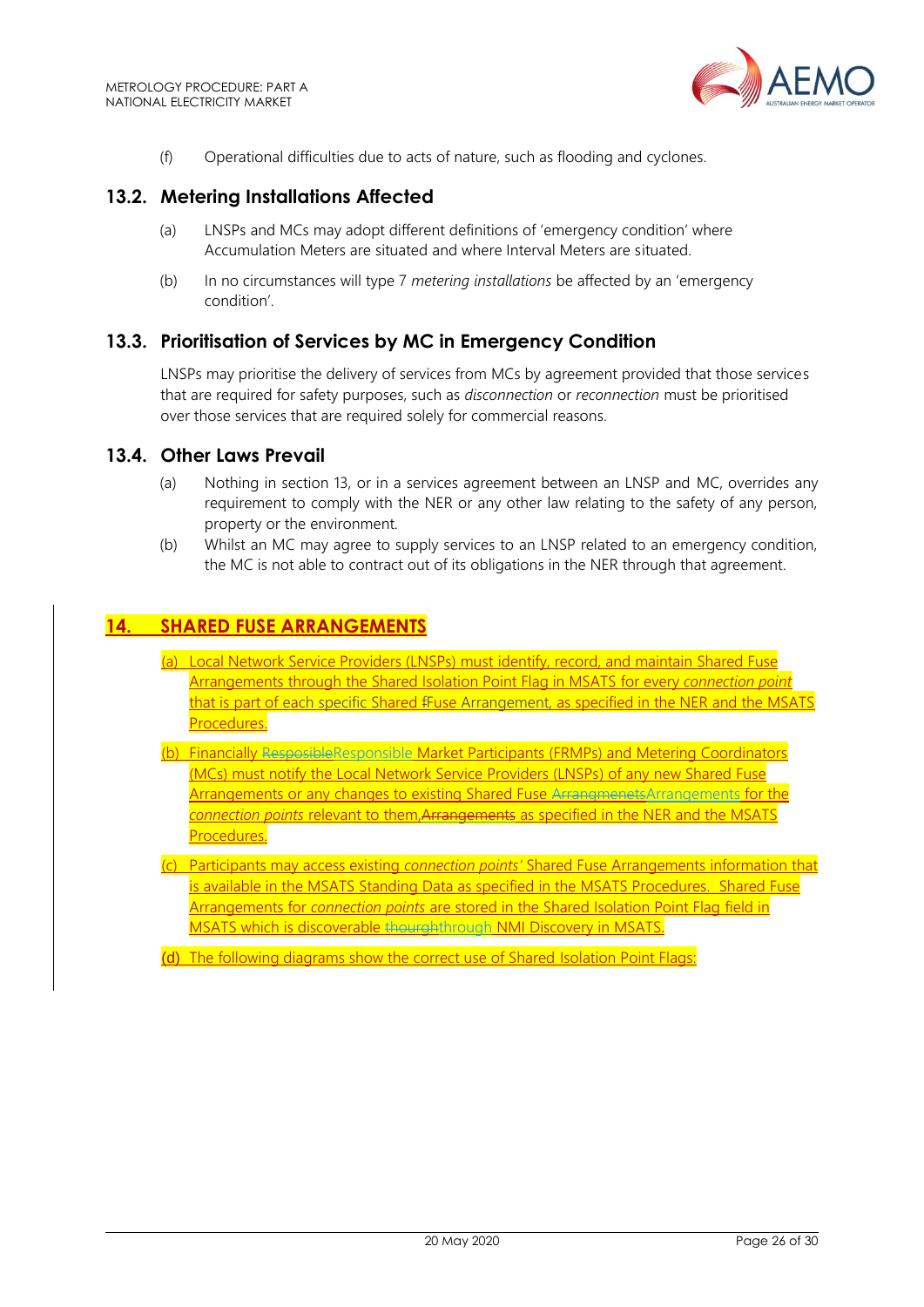



**Diagram 1 – Example where all meters have Shared Fuse Arrangements**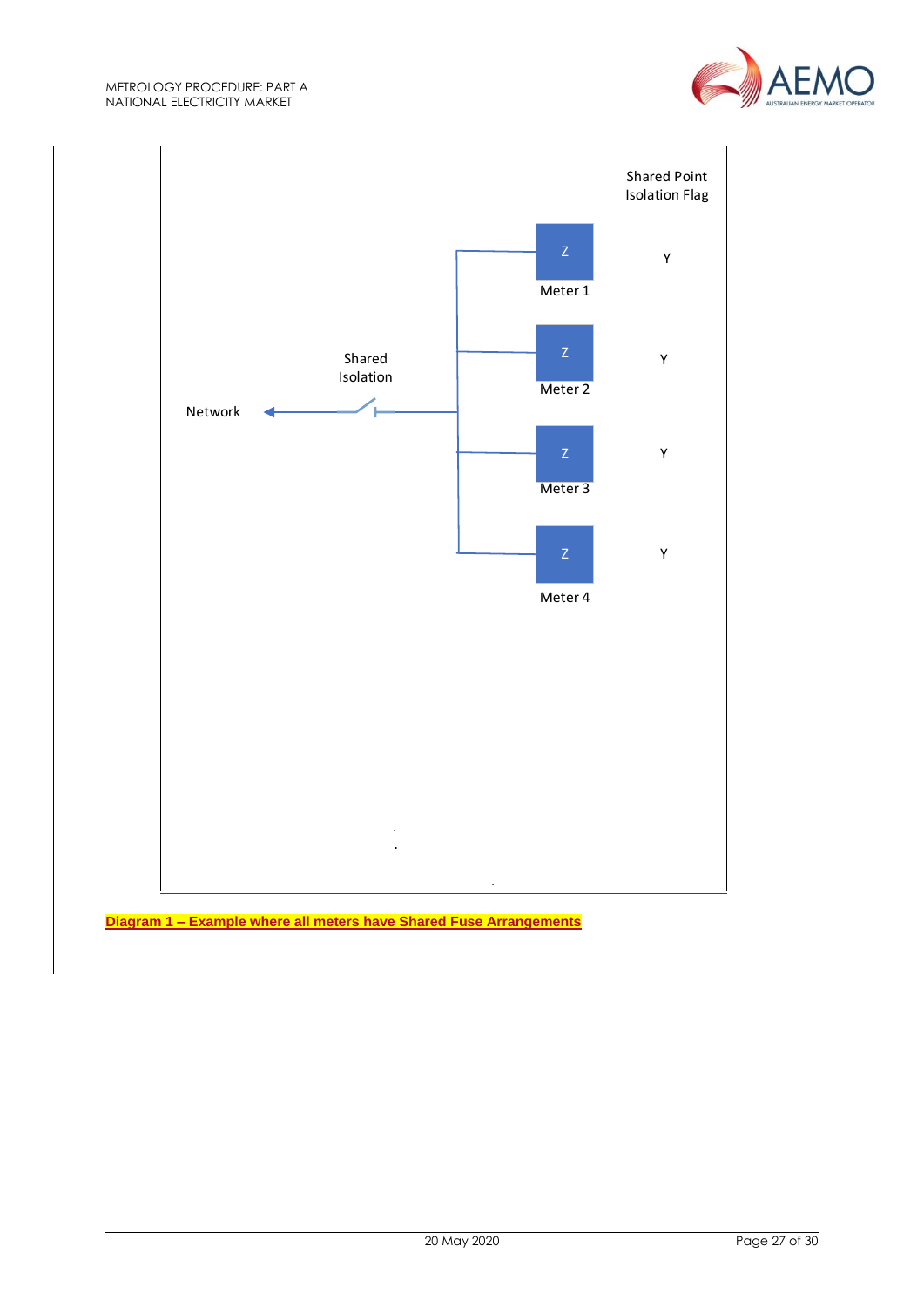



**Diagram 2 – Example of one meter with Individual Isolation**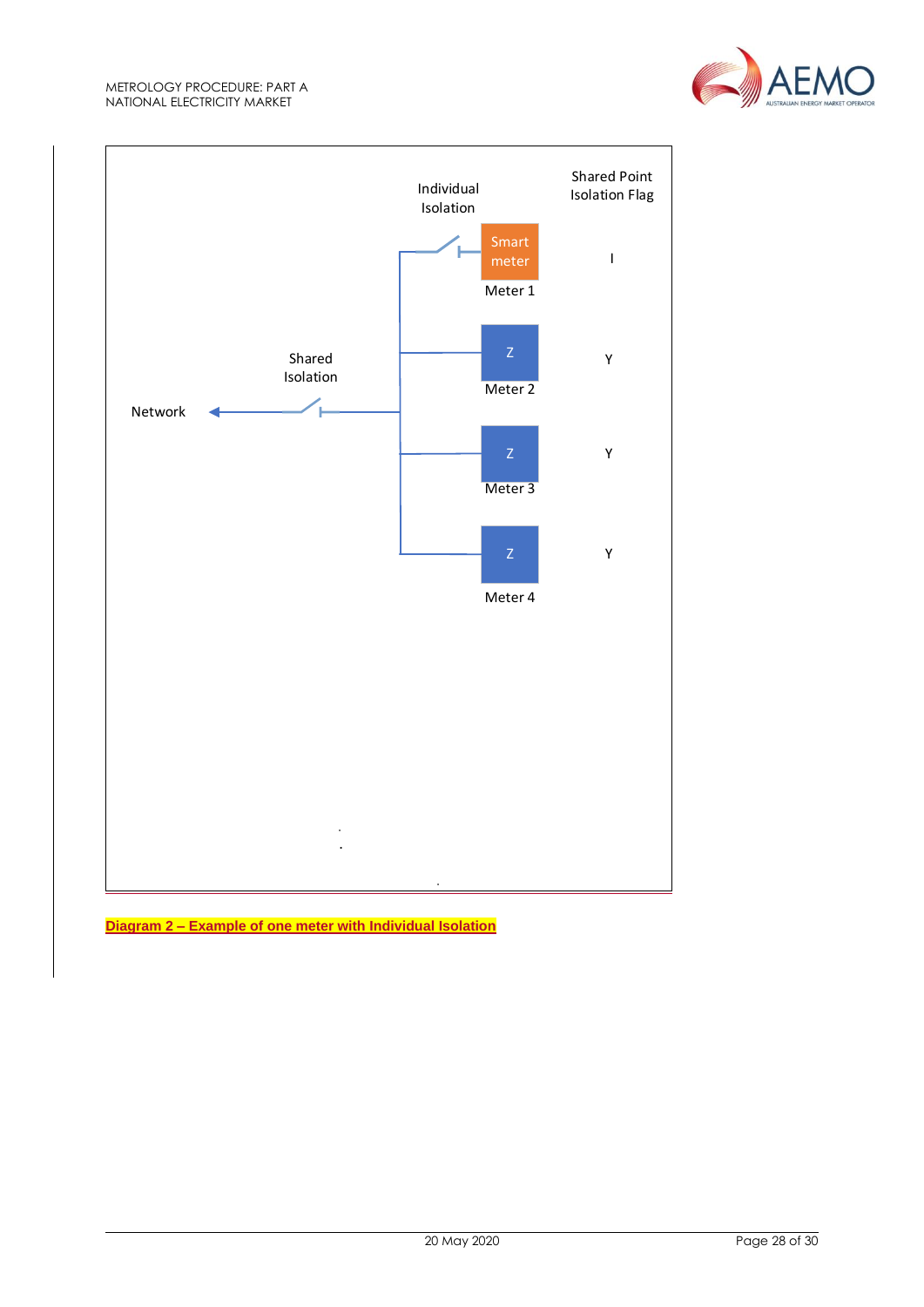



**Diagram 3 – Example of all meters with Individual Isolation**